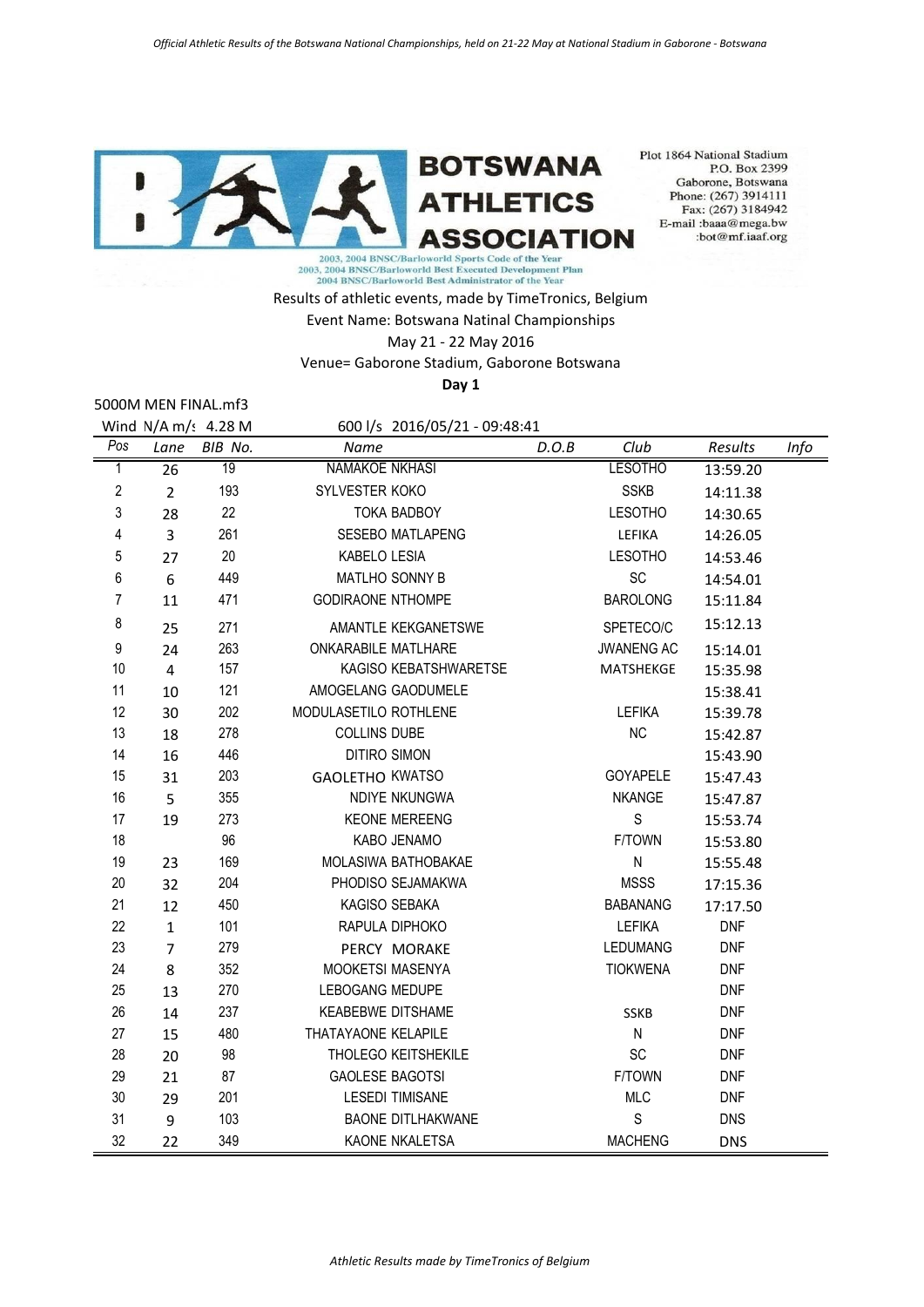# 100M W SEMI FINAL 1.mf3

| Wind | $+1.7$ |         | 1000 l/s<br>1.04 M          | 2016/05/21 - 10:05:46 |                 |                |      |
|------|--------|---------|-----------------------------|-----------------------|-----------------|----------------|------|
| Pos  | Lane   | BIB No. | Name                        | D.O.B                 | Club            | <b>Results</b> | Info |
|      | 6      | 487     | <b>OARABILE TSHOSA</b>      |                       | <b>BISA</b>     | 12.52          |      |
| 2    | 2      | 296     | <b>GESEGO MOKOKWE</b>       |                       | <b>JAC</b>      | 12.56          |      |
| 3    | 5      | 342     | REFILWE MURANGI             |                       |                 | 12.66          |      |
| 4    | 3      | 414     | <b>GOSEGO SATHEBA</b>       |                       | <b>GAYOPE</b>   | 13.03          |      |
| 5    | 8      | 444     | KUNDISAI MUDAMBO            |                       | <b>ZIMBABWE</b> | 13.12          |      |
| 6    | 4      | 161     | LAONE MOSOTHWANE            |                       | <b>ITHATFRY</b> | 14.05          |      |
|      |        | 300     | <b>KESEGO MAPOGO</b>        |                       | <b>TSWAPONG</b> | 14.10          |      |
| 8    |        | 301     | <b>KENEILWE GABONTSHIWE</b> |                       | <b>TIHONE</b>   | 14.40          |      |

### 100W M SEMI FINAL 3.mf3

| Wind           | $+1.1$ | 2.20 <sub>M</sub> | 1100 l/s 2016/05/21 - 10:20:41 |       |                                    |            |      |
|----------------|--------|-------------------|--------------------------------|-------|------------------------------------|------------|------|
| Pos            | Lane   | BIB No.           | <b>Name</b>                    | D.O.B | Club                               | Results    | Info |
| 1              | 4      | 262               | LEUNGO MATLHAKU                |       | <b>JWANENG AC</b>                  | 11.91      |      |
| 2              | 3      | 140               | YVONNE THOMAS                  |       | <b>ZIMBABWE</b>                    | 12.42      |      |
| 3              | 2      | 409               | <b>BONEWANG MASHELENG</b>      |       | <b>LIMKOKWING</b><br><b>UNIVER</b> | 13.37      |      |
| $\overline{4}$ | 6      | 303               | <b>KEITUMME QOMA</b>           |       |                                    | 12.93      |      |
| 5              |        | 400               | PHEMO RAMOSESANE               |       | <b>OODIMA</b>                      | 13.78      |      |
| 6              |        | 102               | NATASHA TEMATA                 |       |                                    | 15.48      |      |
| <b>DNS</b>     | 5      | 431               | <b>GOITSEONE SELEKA</b>        |       | LEFIKA AC                          | <b>DNS</b> |      |
| <b>DNS</b>     | 8      | 256               | <b>GONEWAMANG MASHELENG</b>    |       | <b>MMADINARE</b>                   | <b>DNS</b> |      |

## 100M W SEMI FINAL 2.mf3

| Wind | $+1.7$ | $N/A$ m/s | 1000 $1/s$<br>1.24 M      | 2016/05/21 - 10:13:57 |                  |         |      |
|------|--------|-----------|---------------------------|-----------------------|------------------|---------|------|
| Pos  | Lane   | BIB No.   | Name                      | D.O.B                 | Club             | Results | Info |
|      | 4      | 299       | <b>ONTIRETSE MOLAPISI</b> |                       | UNIV OF BOT      | 12.58   |      |
| 2    | 8      | 104       | <b>GOFAONE DITSHEKO</b>   |                       | <b>GOYAPE</b>    | 13.20   |      |
| 3    | 6      | 459       | AGANG TEBOGO              |                       | <b>MMADINARE</b> | 13.35   |      |
| 4    | 3      | 199       | LORRAINE LEBAKENG         |                       | <b>LINCHWE</b>   | 13.50   |      |
| 5    |        | 29        | <b>SELALA LIMAKATSO</b>   |                       | <b>LESOTHO</b>   | 13.55   |      |
| 6    | 5      | 83        | KUDZI NYACHIYA            |                       | <b>ZIMBABWE</b>  | 13.93   |      |
| 7    | 2      | 249       | THEO BATOKA               |                       | <b>TIHOMO</b>    | 14.52   |      |
| 8    |        | 102       | <b>KENNY MALEPE</b>       |                       | <b>MATAUNA</b>   | 15.62   |      |
|      |        |           |                           |                       |                  |         |      |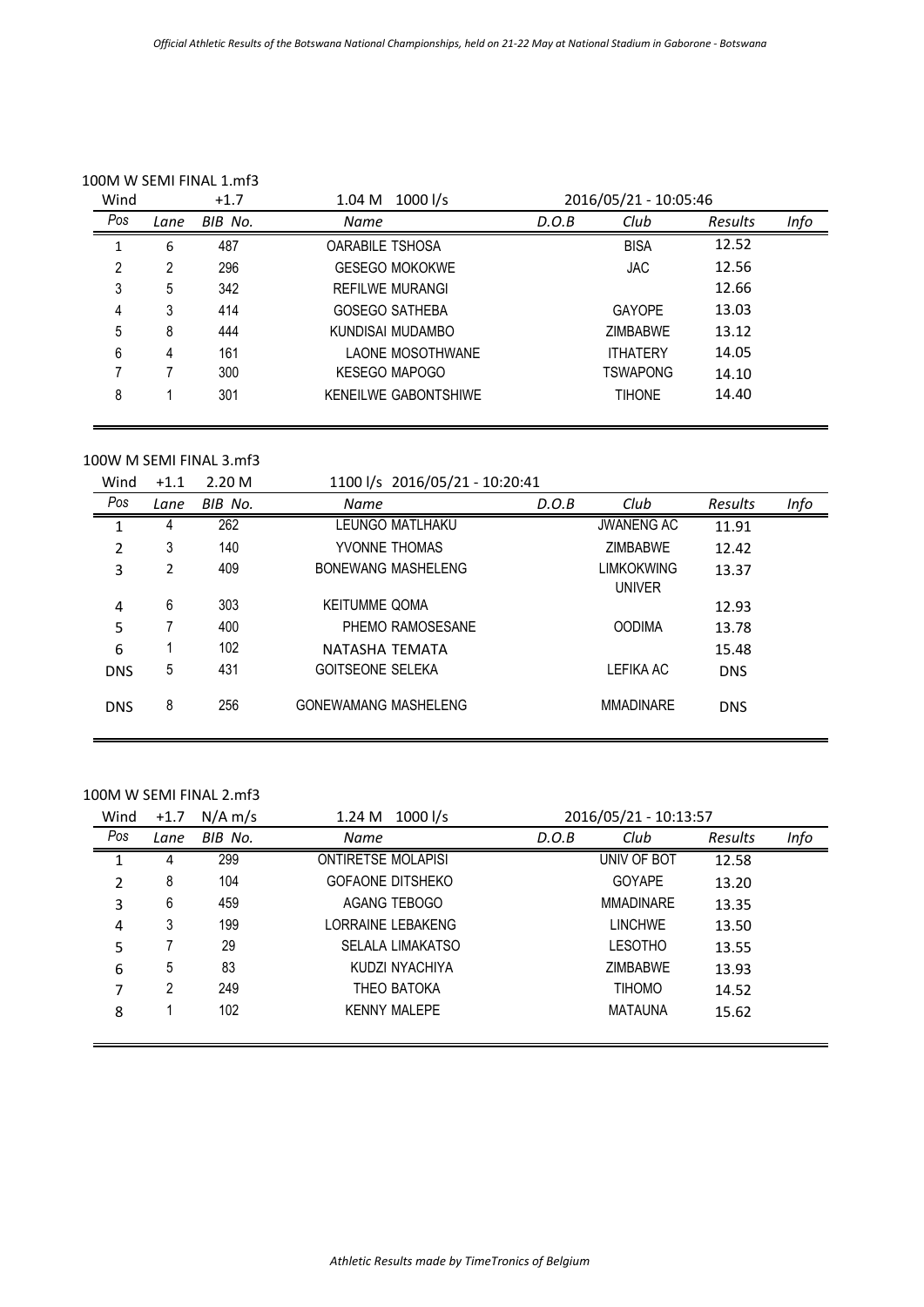| Wind       | $+0.5$ | 1.32M   | 1100 l/s 2016/05/21 - 10:43:39 |       |                   |                |      |
|------------|--------|---------|--------------------------------|-------|-------------------|----------------|------|
| Pos        | Lane   | BIB No. | Name                           | D.O.B | Club              | <b>Results</b> | Info |
|            |        | 333     | <b>KEENE MOTUKISI</b>          |       | <b>UBAC</b>       | 10.60          |      |
| 2          | 5      | 17      | TINOTENDA KHERENG              |       | <b>UBAC</b>       | 10.64          |      |
| 3          | 8      | 305     | <b>VINCENT BASIMA</b>          |       | <b>LEFIKA</b>     | 10.79          |      |
| 4          |        | 421     | SEBENELE DI AMINI              |       | SWAZII AND        | 10.83          |      |
| 5          | 3      | 473     | REBEILWE THWANYANE             |       | <b>JWANENG AC</b> | 10.97          |      |
| 6          | 4      | 151     | KHFRFNG KHFRFNG                |       | <b>MADIBA</b>     | 11.04          |      |
| 7          | 2      | 195     | AMON KUSEKWA                   |       | N                 | 11.08          |      |
| <b>DSQ</b> | 6      | 222     | DONOVAN MUTARISWA              |       | <b>ZIMBARWE</b>   | <b>DIS</b>     |      |

#### 100M M SEMI FINAL 1.mf3

100M M SEMI FINAL 2.mf3

Wind +2.0 1.75 M 1100 l/s 2016/05/21 - 10:48:55

| Pos | Lane | BIB No. | Name                  | D.O.B | Club                                | Results    | Info |
|-----|------|---------|-----------------------|-------|-------------------------------------|------------|------|
| Pos | Lane | BIB No. | Name                  |       | Club                                | Results    |      |
| 1   | 8    | 499     | SHONGWE MLANDRO       |       |                                     | 10.67      |      |
| 2   | 5    | 329     | THABO MOTSOKONO       |       |                                     | 10.71      |      |
| 3   | 7    | 391     | MOMPOLOKI POWANE      |       |                                     | 10.72      |      |
| 4   | 4    | 452     | <b>XHOLANI TALANE</b> |       | S                                   | 10.83      |      |
| 5   |      | 300     | THABO MOLAPO          |       | <b>BVTC</b>                         | 11.04      |      |
| 6   | 3    | 465     | <b>DON MODITSE</b>    |       | <b>SPAC</b>                         | 11.24      |      |
| 7   | 6    | 143     | <b>OFENSE JELE</b>    |       | <b>FINE FUN</b>                     | 11.53      |      |
| 8   | 4    | 236     | AOBAKWE MALU          |       | <b>ACADEMY</b><br><b>JWANENG AC</b> | <b>DNS</b> |      |

#### 100M M SEMI FINAL 3.mf3

Wind +1.3 2.08 M 1100 l/s 2016/05/21 - 10:56:22

| Pos | Lane | BIB No. | Name                   | D.O.B | Club             | <b>Results</b> | Info |
|-----|------|---------|------------------------|-------|------------------|----------------|------|
|     | 6    | 323     | <b>KARABO MOTHIBI</b>  |       |                  | 10.64          |      |
| 2   | 5    | 420     | DITIRO SEBELE          |       | <b>NEW ERA</b>   | 10.74          |      |
|     |      |         |                        |       | <b>COLLEGE</b>   |                |      |
| 3   | 7    | 448     | MATENGWA SEBUSISO      |       | <b>OAC</b>       | 10.79          |      |
| 3   | 2    | 95      | <b>MPHATLE TEBOHO</b>  |       |                  | 10.91          |      |
| 4   | 3    | 66      | NORMAN MOYO            |       | N                | 11.17          |      |
| 5   |      | 379     | <b>TSAONE MOTEMBI</b>  |       | <b>SC</b>        | 11.32          |      |
| 6   | 4    | 335     | <b>RAMORUKI OTSILE</b> |       | <b>UBAC</b>      | 11.41          |      |
| 8   | 8    | 205     | EP IBRAHIM ASHFAN      |       | <b>MALDIVENE</b> | 11.54          |      |
|     |      |         |                        |       |                  |                |      |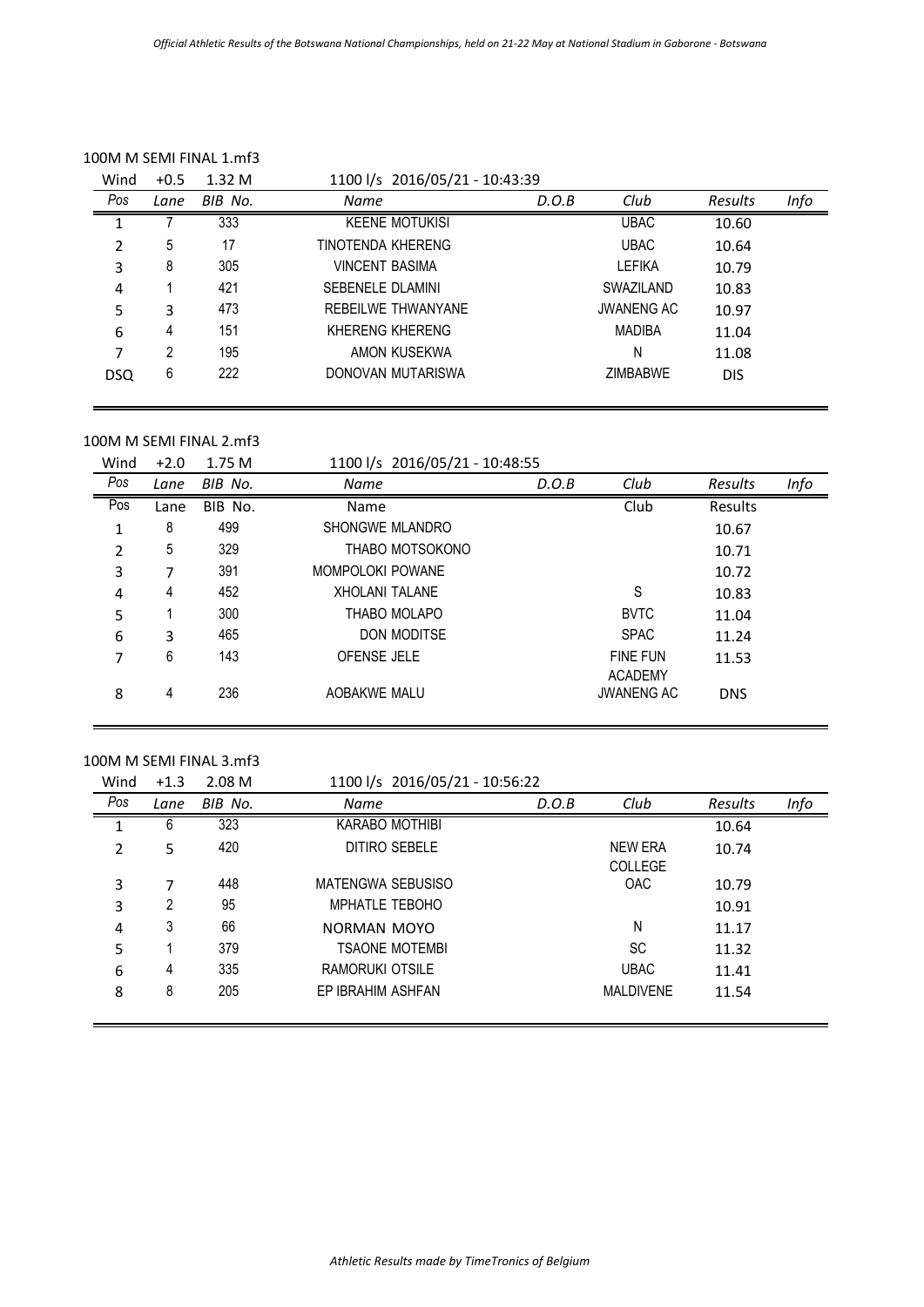|     |      | 400M W SEMI FINAL1.mf3 |                                |       |                          |         |      |
|-----|------|------------------------|--------------------------------|-------|--------------------------|---------|------|
|     |      | Wind $N/A$ m/s 3.11 M  | 1000 l/s 2016/05/21 - 11:48:30 |       |                          |         |      |
| Pos | Lane | BIB No.                | Name                           | D.O.B | Club                     | Results | Info |
|     |      | 138                    | <b>GOITSEONE SELEKA</b>        |       |                          | 53.14   |      |
| 2   | 3    | 317                    | <b>GALEFELE MOROKO</b>         |       |                          | 53.60   |      |
| 3   | 6    |                        | <b>ZOE ENGLER</b>              |       | <b>RSA</b>               | 53.82   |      |
| 4   | 2    | 115                    | KGALALELO GABOITSEWE           |       |                          | 54.71   |      |
| 5   | 5    | 102                    | <b>BOGADI DIPHOLO</b>          |       | <b>MOTAUNG</b>           | 1:01.09 |      |
| 6   |      | 170                    | SAONE MOILWA                   |       | THAMAGA (BISA)           | 1:01.33 |      |
| 7   | 8    | 207                    | <b>BOTHO TUMEDISO</b>          |       | <b>GOSHWE</b>            | 1:03.09 |      |
| 8   | 4    | 86                     | <b>TSHEPISO TSHOLOFELO</b>     |       | <b>IHS</b><br>GABORONE/A | 1:04.13 |      |

#### 400M W SEMI FINAL2.mf3

| 1000 l/s 2016/05/21 - 11:55:31<br>Wind $N/A$ m/s 2.88 M |     |      |         |                          |                        |       |                 |            |      |
|---------------------------------------------------------|-----|------|---------|--------------------------|------------------------|-------|-----------------|------------|------|
|                                                         | Pos | Lane | BIB No. | Name                     |                        | D.O.B | Club            | Results    | Info |
|                                                         |     | 3    | 83      |                          | CHRISTINE BOTLOGETSWE  |       |                 | 52.84      |      |
|                                                         | 2   | 2    | 62      | <b>TLHOMPHANG BASELE</b> |                        |       | <b>MOETI</b>    | 56.83      |      |
|                                                         | 3   |      | 190     | <b>IREENE ISHUTIO</b>    |                        |       |                 | 1:02.20    |      |
|                                                         | 4   | 5    | 342     | <b>MICHELLE SEFAKO</b>   |                        |       | <b>OODIMA</b>   | 1:05.27    |      |
|                                                         | 5   | 6    | 232     |                          | <b>MASA PIHKANE</b>    |       | LIMKO/BRACKET   | 1:08.96    |      |
|                                                         |     |      |         |                          |                        |       | B               |            |      |
|                                                         | 6   |      | 217     |                          | <b>ADOH MATSHIDISO</b> |       | <b>MCCONNEL</b> | 1:10.01    |      |
|                                                         | 7   | 4    | 348     | <b>BOTLHE NNOI</b>       |                        |       |                 | 1:18.56    |      |
|                                                         | 8   | 8    | 30      | <b>MAPOHO THAKANE</b>    |                        |       |                 | <b>DNS</b> |      |
|                                                         |     |      |         |                          |                        |       |                 |            |      |

#### 400M MEN SEMI FINAL1.mf3

|     |      | Wind $N/A$ m/s 2.10 M | 1000 l/s 2016/05/21 - 12:29:07 |       |                    |         |      |
|-----|------|-----------------------|--------------------------------|-------|--------------------|---------|------|
| Pos | Lane | BIB No.               | Name                           | D.O.B | Club               | Results | Info |
|     |      | 467                   | <b>BABOLOKI THEBE</b>          |       |                    | 47.18   |      |
| 2   | 3    | 63                    | <b>GERALD BASHINGI</b>         |       | BOTHO/B            | 47.38   |      |
| 3   | 2    | 415                   | LEUNGO SCOTCH                  |       | <b>MAUN SENIOR</b> | 47.78   |      |
| 4   | 5    | 340                   | DARLINGTON MPOFU               |       | <b>LAC</b>         | 47.87   |      |
| 5   | 4    | 126                   | <b>MOTSWEDI GIANT</b>          |       | S                  | 49.37   |      |
| 6   | 6    | 387                   | MICHAFI PHORO                  |       | NSWAZWI            | 50.04   |      |
|     | 8    | 25                    | <b>TEBOHO MOKGETHI</b>         |       | <b>LESOTHO</b>     | 50.88   |      |
| 8   |      | 18                    | <b>JONATHAN BEREJENA</b>       |       | <b>ZIMBARWE</b>    | 51.83   |      |
|     |      |                       |                                |       |                    |         |      |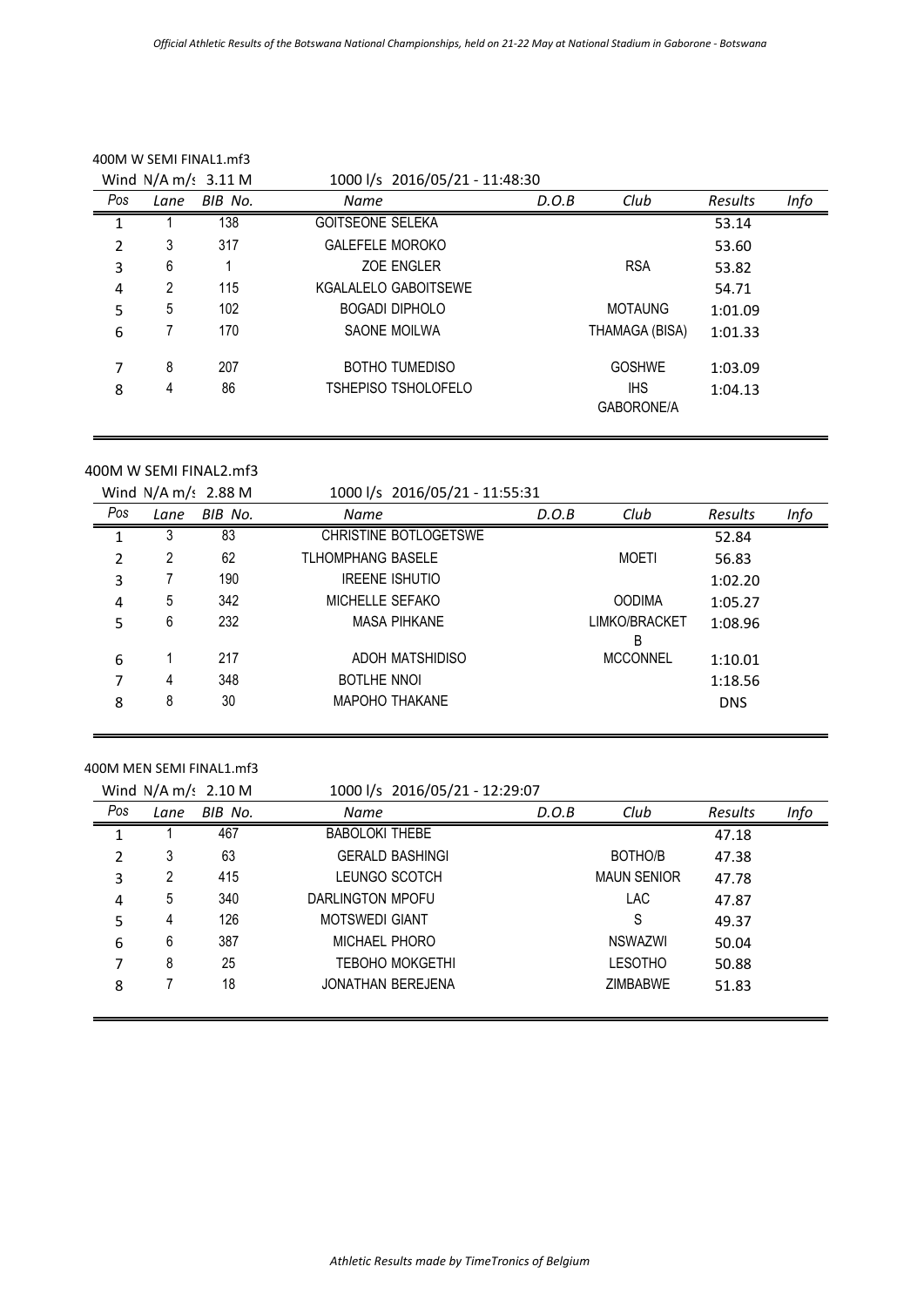|     |                | Wind $N/A$ m/s 3.33 M | 1000 l/s 2016/05/21 - 12:36:03 |       |                                 |         |      |
|-----|----------------|-----------------------|--------------------------------|-------|---------------------------------|---------|------|
| Pos | Lane           | BIB No.               | <b>Name</b>                    | D.O.B | Club                            | Results | Info |
|     | 8              | 244                   | <b>LEANAME MAOTOANONG</b>      |       |                                 | 47.06   |      |
| 2   | 3              | 38                    | OFENTSE MOGAWANE               |       | <b>RSA</b>                      | 47.57   |      |
| 3   | 6              | 292                   | <b>OMPHEMETSE MOKGADI</b>      |       |                                 | 47.63   |      |
| 4   | $\overline{2}$ | 11                    | MASHABA LIOUS                  |       | SWAZILAND                       | 48.31   |      |
| 5   | 4              | 250                   | TIROYAONE MASAKE               |       | <b>MAUN</b><br><b>ATHLETICS</b> | 48.51   |      |
| 6   | 7              | 36                    | KARUPU BASILIUS                |       | NAMIBIA                         | 48.76   |      |
| 7   | 5              | 10                    | NGONI MANCOBA                  |       | SWAZILAND                       | 48.86   |      |
| 8   | 1              | 222                   | <b>THABISO SEKGOPE</b>         |       | <b>ZIMBARWE</b>                 | 50.16   |      |

#### 400M MEN SEMI FINAL2.mf3

#### 400M MEN SEMI FINAL3.mf3

|     |      | Wind $N/A$ m/s 2.58 M | 1000 l/s 2016/05/21 - 12:10:29 |       |                 |                |      |
|-----|------|-----------------------|--------------------------------|-------|-----------------|----------------|------|
| Pos | Lane | BIB No.               | Name                           | D.O.B | Club            | <b>Results</b> | Info |
|     |      | 445                   | KARABO SIBANDA                 |       |                 | 46.49          |      |
| 2   | 5    | 350                   | <b>TUMO NKAPE</b>              |       | <b>GOYAPELE</b> | 46.73          |      |
| 3   | 6    | 390                   | OMPHEMETSE POO                 |       | <b>SC</b>       | 47.74          |      |
| 4   | 4    | 495                   | <b>BOIPELO VIKE</b>            |       |                 | 48.13          |      |
| 5   |      | 221                   | <b>JOHN MABOTE</b>             |       | BOTHO/B         | 48.78          |      |
| 6   |      | 34                    | <b>ERNST NARIB</b>             |       | <b>NAMIBIA</b>  | 49.76          |      |
|     | 8    | 438                   | <b>ONNEKE PHOKEDI</b>          |       | <b>LAC</b>      | 51.90          |      |
| 8   | 2    | 144                   | ZACHARIA KAMBERUKA             |       |                 | <b>DNS</b>     |      |

### 400M MEN B-RACE1.mf3

Wind N/A m/s 2.10 M 1000 l/s 2016/05/21 - 12:29:07

| Pos | Lane | BIB No. | <b>Name</b>               | D.O.B | Club            | <b>Results</b> | Info |
|-----|------|---------|---------------------------|-------|-----------------|----------------|------|
|     | 3    | 40      | ASHLEY HLUNGWANI          |       | <b>RSA</b>      | 46.73          |      |
| 2   | 8    | 350     | <b>TUMO NKAPE</b>         |       | <b>GOYAPELE</b> | 48.52          |      |
| 3   | 4    | 4       | <b>MOHAMED NAAIL</b>      |       | <b>MALDIVES</b> | 48.53          |      |
| 4   | 6    | 383     | KAGISO MOYUHU             |       | <b>JACK</b>     | 48.95          |      |
|     |      | 335     | NORMAN MOYO               |       | UB              | 50.05          |      |
| 6   | 5    | 156     | <b>CHARLES KEBASUPILE</b> |       | <b>BOTESSA</b>  | 50.07          |      |
|     | 7    | 387     | MOSES GABOKAGETHWE        |       | <b>SPAC</b>     | 50.18          |      |
| 8   | 2    | 3       | <b>ALI SHAM</b>           |       | <b>MALDIVES</b> | 53.89          |      |
|     |      |         |                           |       |                 |                |      |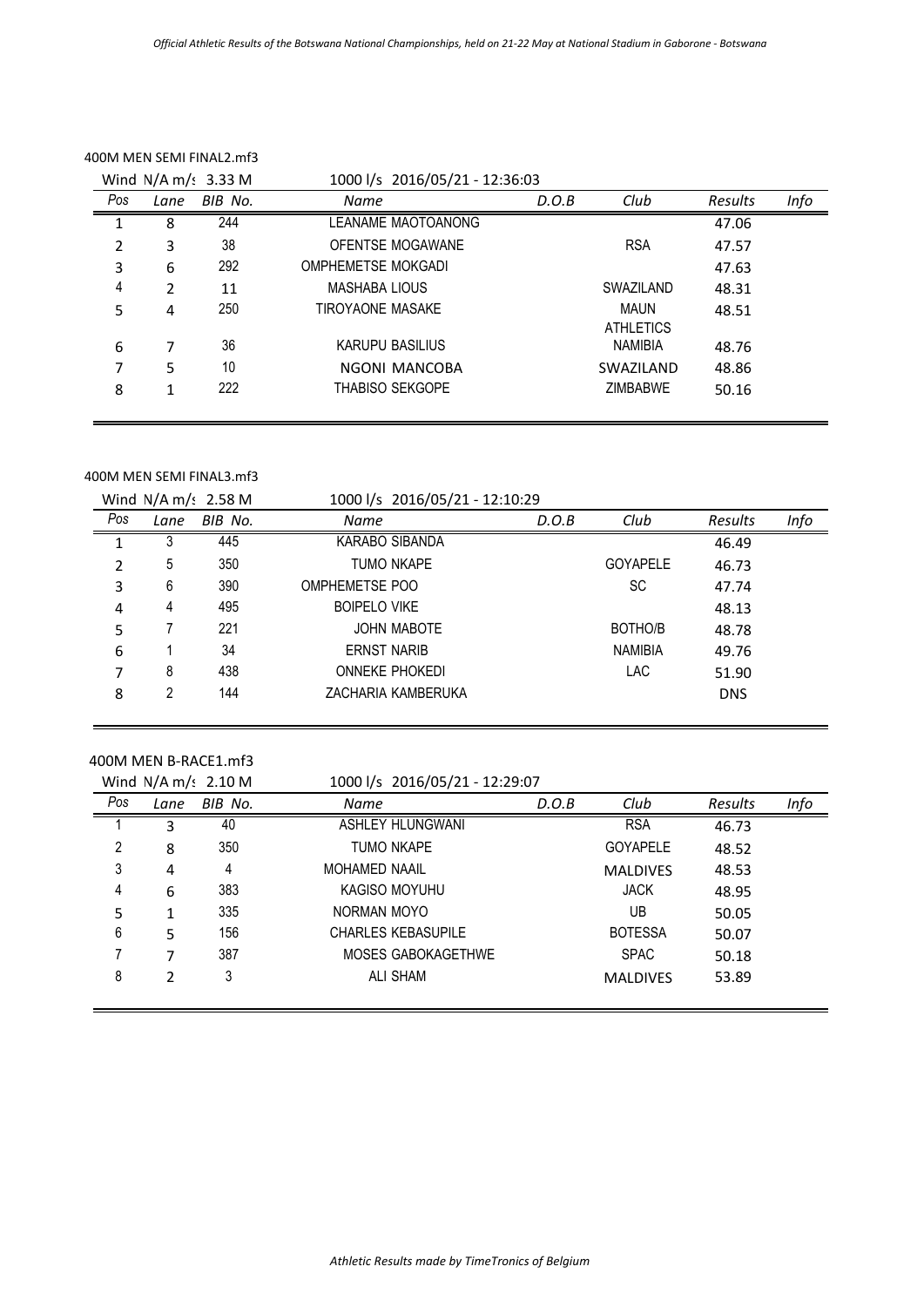|     |      | Wind $N/A$ m/s 3.33 M | 1000 l/s 2016/05/21 - 12:36:03 |       |      |                |      |  |
|-----|------|-----------------------|--------------------------------|-------|------|----------------|------|--|
| Pos | Lane | BIB No.               | <b>Name</b>                    | D.O.B | Club | <b>Results</b> | Info |  |
|     |      | 325                   | <b>WEDU KABANG</b>             |       |      | 48.88          |      |  |
| 2   |      | 55                    | PAKO RAPELANG                  |       |      | 49.22          |      |  |
| 3   | 8    | 50                    | CHIKA MAKANYE                  |       |      | 49.74          |      |  |
| 4   | 5    | 69                    | <b>GOFAONE KHAULANI</b>        |       |      | 50.10          |      |  |
| 5   | 3    | 454                   | TSHOLOFEBO GADIKONG            |       |      | 51.53          |      |  |
| 6   | 6    | 501                   | <b>RAY L LEINANE</b>           |       |      | 52.32          |      |  |
|     |      | 339                   | <b>OARABILE MOLEFE</b>         |       |      | 53.00          |      |  |
| 8   | 2    | 49                    | <b>TLHAGISO LESOWA</b>         |       |      | 54.45          |      |  |
|     |      |                       |                                |       |      |                |      |  |

#### 400M MEN B-RACE2.mf3

## 5000M WOMEN FINAL.mf3

Wind N/A m/s 1.36 M 600 l/s 2016/05/21 - 13:16:55

|     |      |         | 000 1, 5 E010, 00, E1      |       |                  |            |      |
|-----|------|---------|----------------------------|-------|------------------|------------|------|
| Pos | Lane | BIB No. | Name                       | D.O.B | Club             | Results    | Info |
|     |      | 474     | <b>MEMA TIANGO</b>         |       |                  | 18:02.37   |      |
| 2   | 20   | 31      | <b>MAKATISE MOKULUBETE</b> |       | <b>LESOTHO</b>   | 18:08.80   |      |
| 3   | 18   | 416     | POLITENESS SEANE           |       | <b>MATSHEKGE</b> | 18:53.95   |      |
| 4   |      | 502     | KEFILWE GALEITESEWE        |       |                  | 19:37.48   |      |
| 5   | 6    | 197     | DORIDO KWENAETSILE         |       | OCAAT/C          | 21:55.95   |      |
| 6   |      | 100     | <b>ONNEILE DINTWE</b>      |       |                  | <b>DNS</b> |      |
| 7   | 3    | 65      | CHINISANI BATHOEN          |       | POLICE/A         | <b>DNS</b> |      |
| 8   | 4    | 148     | <b>DINAH KARE</b>          |       | SPETECO/C        | <b>DNS</b> |      |
| 9   | 5    | 108     | <b>ONNETSE ELIAS</b>       |       | <b>TUTUME</b>    | <b>DNS</b> |      |
| 10  |      | 91      | SETSHEGO CHUMA             |       | SPETECO/C        | <b>DNS</b> |      |
| 11  | 8    | 164     | <b>KELETSO KEIKANTSENG</b> |       | MTC/C            | <b>DNS</b> |      |
|     |      |         |                            |       |                  |            |      |

#### 100M WOMEN FINAL

| Wind | $+0.3$ | 1.80 M  |                             | 1000 l/s 2016/05/21 - 14:47:48 |       |                  |         |      |
|------|--------|---------|-----------------------------|--------------------------------|-------|------------------|---------|------|
| Pos  | Lane   | BIB No. | <b>Name</b>                 |                                | D.O.B | Club             | Results | Info |
|      | 5      | 262     | LEUNGO MATLHAKU             |                                |       | <b>JAC</b>       | 11.57   |      |
| 2    | 4      | 299     | <b>ONTIRETSE MOLAPISI</b>   |                                |       | UB               | 12.20   |      |
| 3    | 8      | 13      | YVONNE THOMAS               |                                |       | <b>ZIMBABWE</b>  | 12.32   |      |
| 4    |        | 296     | <b>GOSELIO MOKOKIJE</b>     |                                |       | JAC              | 12.41   |      |
| 5    | 3      | 487     | <b>OARABILE TSHOSA</b>      |                                |       | <b>BISA</b>      | 12.45   |      |
| 6    | 6      | 342     | <b>REFILIOE MURANGI</b>     |                                |       | <b>LEPIKA</b>    | 12.60   |      |
|      | 2      | 256     | <b>GONEDAMANG MASHELENG</b> |                                |       | <b>MMADINARF</b> | 12.85   |      |
| 8    |        | 104     | <b>GOFAONE DITSHEKO</b>     |                                |       | <b>GOYARELE</b>  | 13.03   |      |
|      |        |         |                             |                                |       |                  |         |      |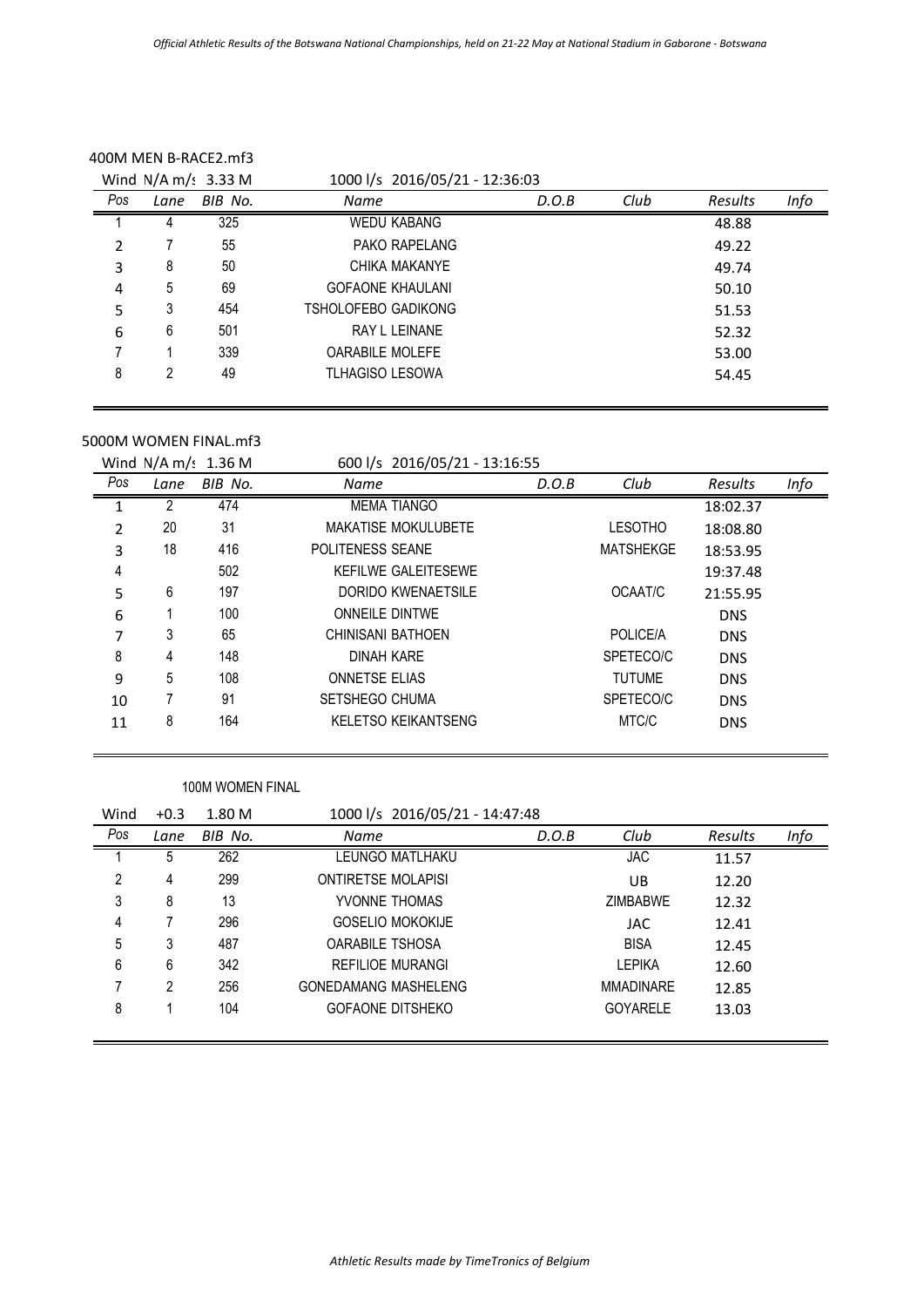| 100M MEN FINAL mf3 |        |         |                                |       |            |            |      |
|--------------------|--------|---------|--------------------------------|-------|------------|------------|------|
| Wind               | $+0.9$ | 1.31M   | 1100 l/s 2016/05/21 - 14:57:04 |       |            |            |      |
| Pos                | Lane   | BIB No. | <b>Name</b>                    | D.O.B | Club       | Results    | Info |
|                    | 5      | 323     | <b>KARABO MOTHIBI</b>          |       |            | 10.34      |      |
| 2                  | 3      | 333     | <b>KEENE MOTUKISI</b>          |       | <b>UBA</b> | 10.45      |      |
| 3                  | 6      |         | MATENJWA SEBUSISO              |       |            | 10.55      |      |
| 4                  |        | 17      | TINOTENDA MATIYENGA            |       | ZIM        | 10.59      |      |
| 5                  | 2      | 391     | MOMPOLOKI POWANE               |       | N          | 10.78      |      |
| 6                  | 4      | 8       | SHONGWE MLANDRO                |       | SWAZ       | 11.36      |      |
| 7                  |        | 329     | THABO MOTSOKONO                |       |            | <b>DIS</b> |      |
| 8                  | 8      | 420     | DITIRO SEBELE                  |       | NEW ERA    | <b>DIS</b> |      |

### 800M MEN SEMI FINAL1.mf3

Wind N/A m/s 3.34 M 900 l/s 2016/05/21 - 14:15:21

| Pos          | Lane | BIB No. | <b>Name</b>                | D.O.B | Club           | Results    | Info |
|--------------|------|---------|----------------------------|-------|----------------|------------|------|
| $\mathbf{1}$ | 8    | 517     | <b>BOITUMELO MASILO</b>    |       |                | 1:48.00    |      |
| 2            |      | 519     | <b>GORATA GABANKITSE</b>   |       | S              | 1:51.11    |      |
| 3            |      | 35      | DANIEL NGHIPANDULWA        |       | <b>NAMIBIA</b> | 1:52.23    |      |
| 4            | 11   | 515     | <b>ISAAC SEOKE</b>         |       |                | 1:53.31    |      |
| 5            | 6    | 521     | THATAYAONE NKWAPA          |       | NC.            | 1:54.87    |      |
| 6            | 5    | 520     | <b>OGANEDITSE THIOBILE</b> |       | NC.            | 1:55.21    |      |
| 7            | 10   | 518     | OMOGOLO RAMOROKA           |       | OCAAT/C        | 1:57.80    |      |
| 8            | 4    | 516     | <b>THABO MODISE</b>        |       | <b>BISA</b>    | 2:02.62    |      |
| 9            | 9    | 514     | <b>JOHN LETLATSANE</b>     |       | <b>MOSHUPA</b> | 2:10.48    |      |
| 10           |      | 267     | <b>MOSES MBATISI</b>       |       | <b>NKANGE</b>  | <b>DNS</b> |      |
| 11           | 2    | 304     | <b>DENNIS MOLOI</b>        |       | <b>SC</b>      | <b>DNS</b> |      |
| 12           | 3    | 265     | DITSHUPO MATSHENG          |       | SPETECO/C      | <b>DNS</b> |      |

## 800M MEN SEMI FINAL2.mf3

|     |      | Wind $N/A$ m/s 2.47 M | 900 l/s 2016/05/21 - 14:20:55 |       |                   |            |      |
|-----|------|-----------------------|-------------------------------|-------|-------------------|------------|------|
| Pos | Lane | BIB No.               | Name                          | D.O.B | Club              | Results    | Info |
| 1   | 8    | 168                   | SHERPHERD KENATSHELE          |       | <b>SSKB</b>       | 1:51.05    |      |
| 2   |      | 524                   | <b>ITUMELENG JAMES</b>        |       | N                 | 1:52.74    |      |
| 3   | 3    | 497                   | <b>GOEMANG WINNIE</b>         |       | <b>FAC</b>        | 1:53.16    |      |
| 4   | 2    | 243                   | PAKO MAONWANE                 |       | <b>JWANENG AC</b> | 1:54.55    |      |
| 5   | 6    | 522                   | <b>BAKANG GAONGALELWE</b>     |       |                   | 1:55.47    |      |
| 6   |      | 523                   | <b>THABISO KGOSIEMANG</b>     |       | <b>SC</b>         | 1:55.74    |      |
| 7   | 5    | 21                    | LATELA POLOKO                 |       | <b>LESOTHO</b>    | 1:57.54    |      |
| 8   | 2    | 57                    | ALLASTER BAGOPI               |       |                   | 2:02.51    |      |
| 9   | 4    | 145                   | <b>BONANG KAMOGELO</b>        |       | <b>SC</b>         | 2:05.00    |      |
| 10  | 6    | 252                   | <b>TSHEPISO MASALELA</b>      |       | <b>BISA</b>       | <b>DNS</b> |      |
| 11  | 4    | 449                   | <b>MATLHO SONNY B</b>         |       | <b>SC</b>         | <b>DNS</b> |      |
| 12  | 8    | 179                   | CHABAESELE KGOSANA            |       | S                 | <b>DNS</b> |      |
|     |      |                       |                               |       |                   |            |      |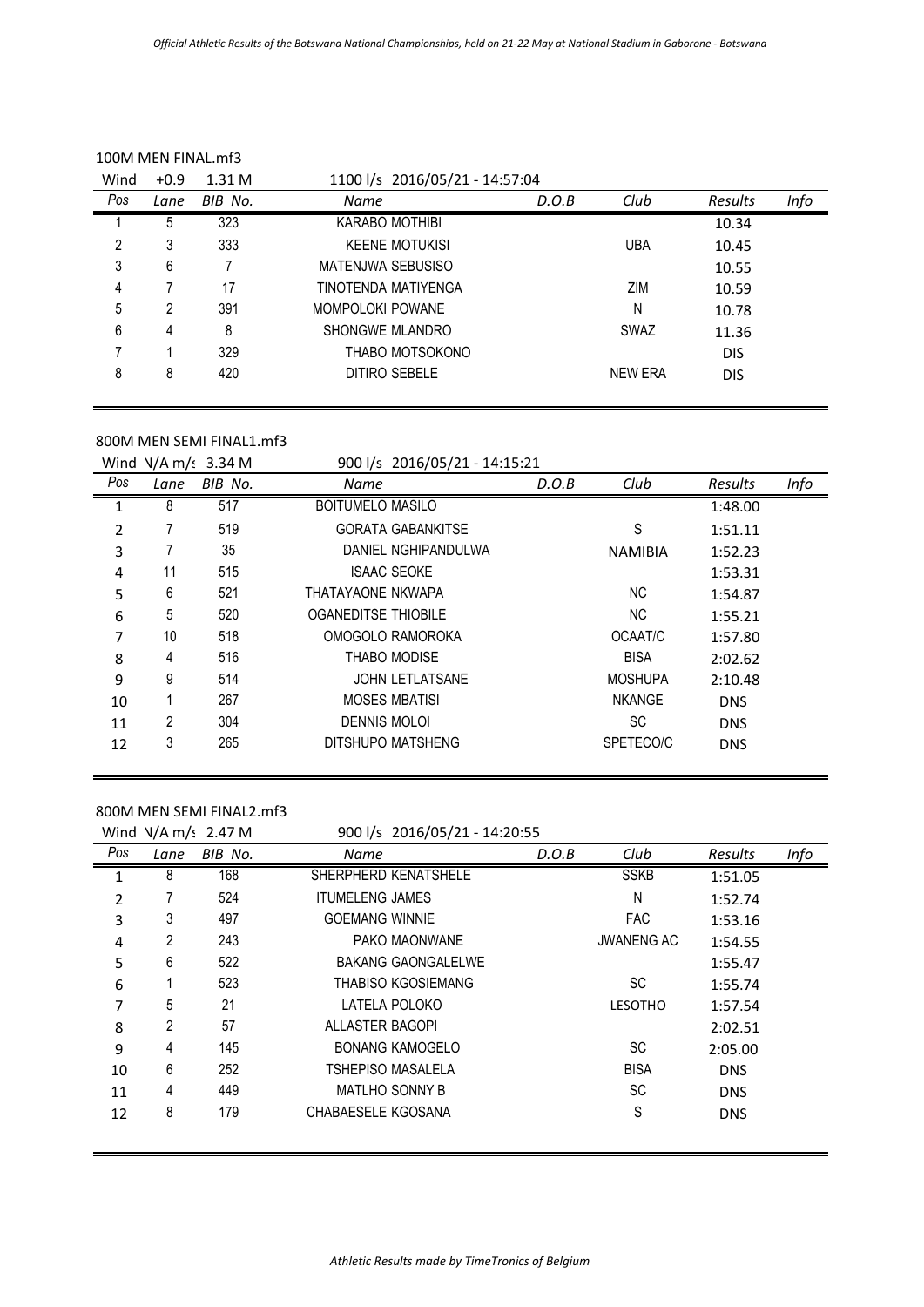|     |      | Wind $N/A$ m/: 4.15 M |                    | 900 l/s 2016/05/21 - 14:26:29 |       |                |         |      |
|-----|------|-----------------------|--------------------|-------------------------------|-------|----------------|---------|------|
| Pos | Lane | BIB No.               | Name               |                               | D.O.B | Club           | Results | Info |
| 1   | 2    | 526                   |                    | <b>KEMBE BHWENYEGO</b>        |       | <b>SSKB</b>    | 1:55.77 |      |
| 2   | 3    | 529                   |                    | AMOGELANG KAZONDUNGE          |       | <b>BLUST</b>   | 1:57.05 |      |
| 3   | 8    | 534                   |                    | REBAONE MOTLHAGODI            |       | <b>SPAC</b>    | 1:57.32 |      |
| 4   | 4    | 527                   |                    | LETSO KANYAWE                 |       | <b>JAC</b>     | 1:57.87 |      |
| 5   | 5    | 525                   |                    | <b>GOBE MPHUSU</b>            |       | UB.            | 1:57.99 |      |
| 6   | 13   | 535                   | ISHMAEL KOBE       |                               |       | UB.            | 1:58.96 |      |
| 7   | 7    | 531                   |                    | PELEGO SENGALO                |       | <b>MOSHUPA</b> | 2:01.11 |      |
| 8   | 10   | 532                   | RICHARD TEISI      |                               |       | <b>BALONG</b>  | 2:04.78 |      |
| 9   | 11   | 533                   |                    | <b>BAKANG DITHOLE</b>         |       | <b>JAC</b>     | 2:06.11 |      |
| 10  | 6    | 530                   |                    | BOFELO ONKEMEBE               |       | <b>IND</b>     | 2:06.42 |      |
| 11  | 1    | 528                   |                    | <b>TIRELO KEORAPEBE</b>       |       | <b>MOLEPS</b>  | 2:10.15 |      |
| 12  | 9    | 536                   | MOSIMANEGAPE PHIRI |                               |       | <b>BDF</b>     | 2:10.77 |      |
| 13  | 12   | 20                    |                    | TSHEPO GAMASHAMONE            |       | LESOTHO        | 2:16.48 |      |
|     |      |                       |                    |                               |       |                |         |      |

### 800M MEN SEMI FINAL3.mf3

### 3000M GIRLS FINAL.mf3

|            | Wind $N/A$ m/s<br>616 K | 400 l/s 2016/05/21 - 16:09:19 |       |                   |            |      |
|------------|-------------------------|-------------------------------|-------|-------------------|------------|------|
| Pos        | BIB No.<br>Lane         | <b>Name</b>                   | D.O.B | Club              | Results    | Info |
|            | 504                     | LAME NARE                     |       | <b>BOBONONG</b>   | 10:30.31   |      |
| 2          | 100                     | <b>KELETSO LEROTHODI</b>      |       | <b>BISA</b>       | 10:52.17   |      |
| 3          | 503                     | <b>GOFAONE KENAOPE</b>        |       | <b>BOBONONG</b>   | 10:57.58   |      |
| 4          | 44                      | LETHOGONOLO MOTSHABI          |       | <b>BOBONONG</b>   | 11:01.12   |      |
| <b>DNF</b> | 67                      | <b>KEFILWE BAGWAST</b>        |       | <b>F/TOWN</b>     | <b>DNF</b> |      |
| <b>DNF</b> | 119                     | MISHINGO RAMASHABA            |       | <b>FSC</b>        | <b>DNF</b> |      |
|            | 141                     | AMANTLE KAISARA               |       | <b>BISA</b>       | <b>DNS</b> |      |
|            | 79                      | KAKAE BONTSI                  |       | <b>BISA</b>       | <b>DNS</b> |      |
|            | 481                     | <b>CONNIE TONKANA</b>         |       | <b>JWANENG AC</b> | <b>DNS</b> |      |
|            | 165                     | <b>BOITSHOKO KEITLHOKILWE</b> |       | <b>JWANENG AC</b> | <b>DNS</b> |      |

3000M BOYS FINAL.mf3

| Wind |      | $N/A$ m/s | 400 l/s<br>528 K         |       | 2016/05/21 - 16:28:14 |            |      |
|------|------|-----------|--------------------------|-------|-----------------------|------------|------|
| Pos  | Lane | BIB No.   | Name                     | D.O.B | Club                  | Results    | Info |
|      |      | 157       | KAGISO KEBATSHWARETSI    |       | MATSHEKGE             | 8:47.87    |      |
| 2    |      | 335       | KARABO TEKO              |       | <b>MOGALE</b>         | 8:52.12    |      |
| 3    |      | 121       | AMOGELANG GAODUMELE      |       |                       | 8:56.46    |      |
| 4    |      | 446       | DITIRO SIMON             |       | MATSHEKGE             | 9:16.55    |      |
| 5    |      | 534       | REBAONE MOTHAGODI        |       | <b>SPAC</b>           | <b>DNF</b> |      |
| 6    |      | 273       | <b>KEONE MORENG</b>      |       | <b>JAC</b>            | <b>DNF</b> |      |
|      |      | 423       | <b>GOLAOTSE LEKOLORI</b> |       | MATSHA COLL           | <b>DNF</b> |      |
| 8    |      | 486       | REBAONE KWATI            |       | <b>BSS</b>            | <b>DNF</b> |      |
| 9    |      | 355       | NDIYE NKUNGWA            |       | <b>GOODHOPE</b>       | <b>DNF</b> |      |
| 10   |      | 450       | KAGISO SEBATA            |       | <b>BSS</b>            | <b>DNF</b> |      |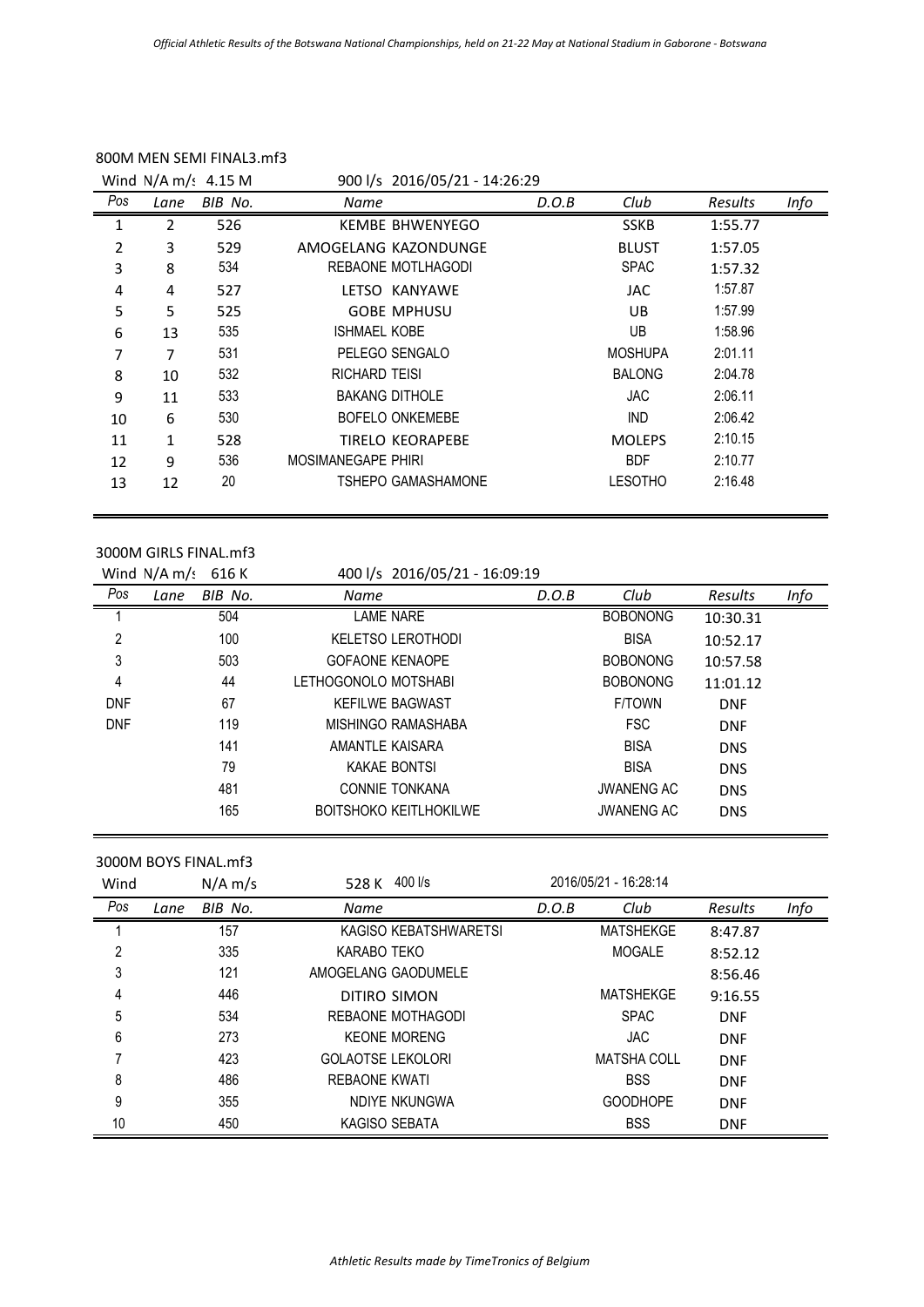### 400M HURDLES WOMEN FINAL.mf3

| Wind       | $N/A$ m/s | 1.74 M  | 900 l/s 2016/05/21 - 16:52:53 |       |                  |                |      |
|------------|-----------|---------|-------------------------------|-------|------------------|----------------|------|
| Pos        | Lane      | BIB No. | <b>Name</b>                   | D.O.B | Club             | <b>Results</b> | Info |
|            |           | 231     | CHEDZA MAJORE                 |       | LIMKO            | 1:08.36        |      |
| 2          |           | 506     | SERWALEDI TAOLO               |       | <b>GOGAPELE</b>  | 1:09.96        |      |
| 3          |           | 509     | <b>MAITUMELO GOTSWAKGOSI</b>  |       | <b>SSKB</b>      | 1:10.08        |      |
| 4          |           | 94      | <b>GOITSEONE KEBENYETHEBE</b> |       | <b>LAC</b>       | 1:10.32        |      |
| 5          |           | 507     | PRECIOUS MAEMO                |       | <b>MATSHEKGE</b> | 1:15.77        |      |
| 6          |           | 354     | OGUAUFI KAPINGA               |       | <b>GOGAPELE</b>  | 1:16.03        |      |
| <b>DNS</b> |           | 444     | KARABO SIBANDA                |       | <b>BAROLONG</b>  | <b>DNS</b>     |      |

### 400M MEN HURDLES HF1.mf3

|     |      | Wind $N/A$ m/s 828 K | 900 l/s 2016/05/21 - 17:08:16 |      |            |  |
|-----|------|----------------------|-------------------------------|------|------------|--|
| Pos | Lane | BIB No.              | Name                          | Club | Results    |  |
|     | д    | 505                  | KATLEGO LENKOPANE             |      | 54.30      |  |
|     |      | 472                  | MOSEKI THUSO                  |      | 57.88      |  |
|     |      | 437                  | <b>MOTHUSI SERETSE</b>        |      | 59.77      |  |
| DIS |      | 89                   | TSHIAMO MOATLHODI             |      | <b>DIS</b> |  |
|     |      |                      |                               |      |            |  |

#### 400M MEN HURDLES HF2.mf3

| Wind |      | $N/A$ m/s 1.26 M | 1000 l/s 2016/05/21 - 17:16:41 |       |      |                |      |
|------|------|------------------|--------------------------------|-------|------|----------------|------|
| Pos  | Lane | BIB No.          | Name                           | D.O.B | Club | <b>Results</b> | Info |
|      |      | 462              | LARONA THABE                   |       |      | 51.10          |      |
|      | 4    | 128              | KEMORENA TISANG                |       |      | 54.46          |      |
| 3    |      | 117              | AMOS KELEBILE                  |       |      | 58.06          |      |
| 4    |      | 508              | <b>OBAKENG RANTSO</b>          |       |      | 1:00.64        |      |

### 1500M MEN SEMI FINAL1.mf3

|                | Wind $N/A$ m/s 1.49 M | 700 l/s 2016/05/21 - 17:30:42 |       |                |            |      |
|----------------|-----------------------|-------------------------------|-------|----------------|------------|------|
| Pos            | BIB No.<br>Lane       | Name                          | D.O.B | Club           | Results    | Info |
|                | 193                   | SYLVESTER KOKO                |       |                | 3:58.30    |      |
| $\overline{2}$ | 21                    | POLOKO LATEKI                 |       | <b>LESOTHO</b> | 3:58.87    |      |
| 3              | 567                   | TSHEPISO MASALELA             |       | LEFIKA AC      | 3:59.15    |      |
| 4              | 519                   | <b>GORATA GABANKITSE</b>      |       | S              | 3:59.25    |      |
| 5              | 269                   | TAPEDZA MBULELO               |       | BOTHO/B        | 4:01.28    |      |
| 6              | 270                   | <b>LEBOGANG MEDUPE</b>        |       |                | 4:05.62    |      |
| 7              | 418                   | KATLEGO SEBEKEDI              |       |                | 4:09.44    |      |
| 8              | 568                   | <b>GAOLEBALE MOSWEU</b>       |       | <b>SSKB</b>    | 4:14.72    |      |
| <b>DNF</b>     | 566                   | <b>KEMMONYE SEGWABE</b>       |       | <b>GRC</b>     | <b>DNF</b> |      |
| <b>DNF</b>     | 449                   | <b>MATLHO SONNY B</b>         |       | <b>SC</b>      | <b>DNF</b> |      |
| <b>DNF</b>     | 571                   | METSEYABANGWE THABO J         |       | <b>SC</b>      | <b>DNF</b> |      |
| <b>DNF</b>     | 145                   | <b>BONANG KAMOGELO</b>        |       | SC             | <b>DNF</b> |      |
|                |                       |                               |       |                |            |      |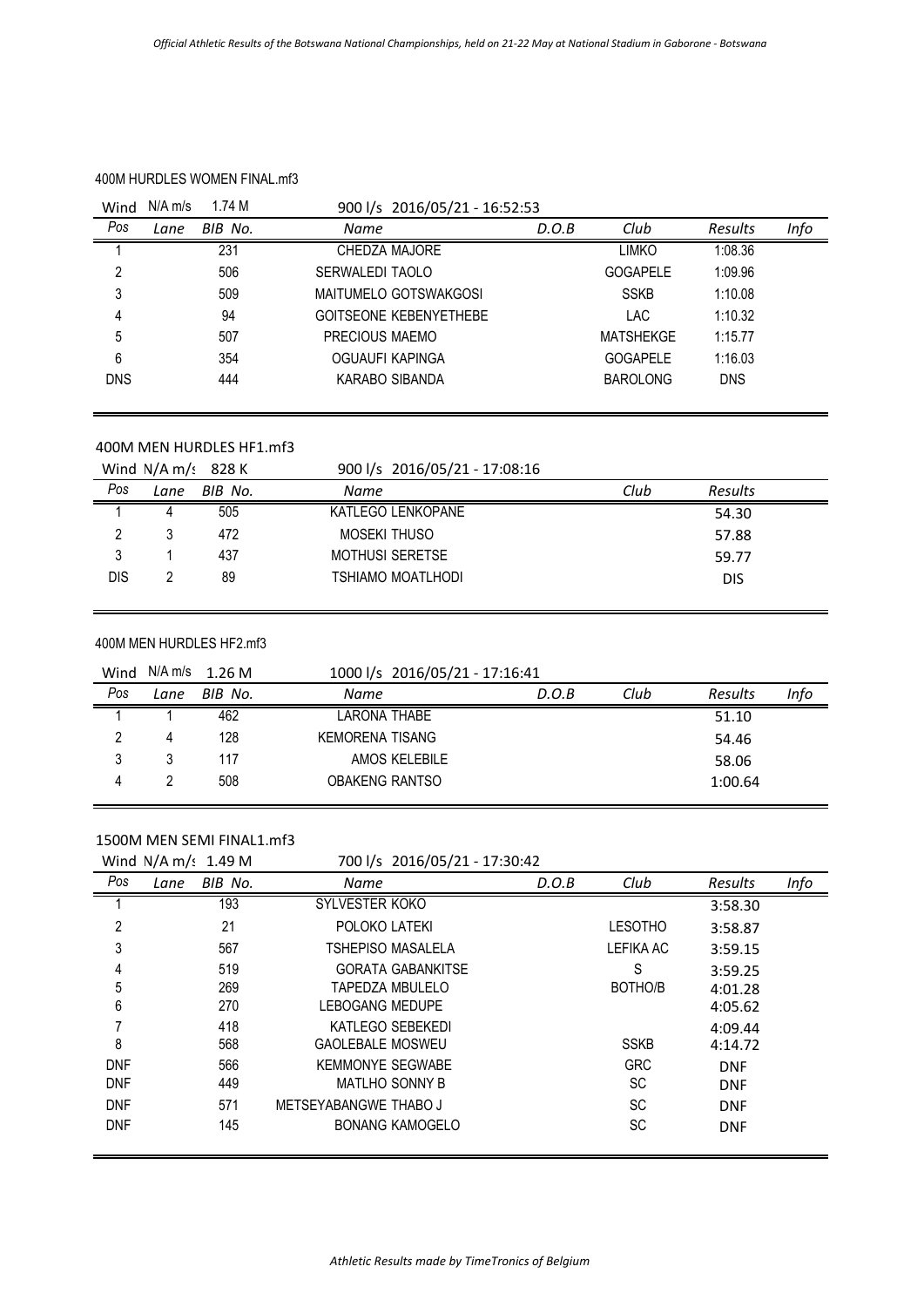|            | Wind $N/A$ m/s 2.62 M | 700 l/s 2016/05/21 - 17:40:16 |       |                   |                |      |
|------------|-----------------------|-------------------------------|-------|-------------------|----------------|------|
| Pos        | BIB No.<br>Lane       | Name                          | D.O.B | Club              | <b>Results</b> | Info |
|            | 471                   | <b>TSHOLOFELO THOKE</b>       |       | <b>JAC</b>        | 3:55.07        |      |
| 2          | 103                   | <b>GODIRAONE NTHOMPHE</b>     |       |                   | 3:56.12        |      |
| 3          | 20                    | <b>KABELO LESIA</b>           |       | <b>LESOTHO</b>    | 3:56.71        |      |
| 4          | 526                   | <b>KENTSE TSHWENYEGO</b>      |       | S                 | 3:58.21        |      |
| 5          | 22                    | <b>BADBOY TOKA</b>            |       | <b>LESOTHO</b>    | 3:58.96        |      |
| 6          | 263                   | <b>ONKARABILE MATLHARE</b>    |       |                   | 4:05.92        |      |
| 7          | 575                   | TEFO KGOLOLO                  |       | <b>MLC</b>        | 4:15.88        |      |
| 8          | 569                   | <b>KEABETSWE MODISE</b>       |       | SPETECO/C         | 4:17.81        |      |
| 9          | 572                   | PHENYO GABAFIWE               |       | <b>MATSHEKGE</b>  | 4:20.11        |      |
| 10         | 573                   | <b>LESEDI TIMISANE</b>        |       | <b>MOLEPOLOLE</b> | 4:37.67        |      |
| 11         | 565                   | POLOKO BABEELE                |       |                   | 4:57.78        |      |
| <b>DNF</b> | 570                   | TERRANCE BAKWENA              |       | ABM/B             | <b>DNF</b>     |      |
| <b>DNF</b> | 111                   | <b>BOLOKANG ERNEST</b>        |       | <b>BOBONONG</b>   | <b>DNF</b>     |      |

#### 400M WOMEN FINAL.mf3

|                |      | Wind $N/A$ m/: 2.40 M | 1000 l/s 2016/05/21 - 17:47:47 |       |                 |         |      |
|----------------|------|-----------------------|--------------------------------|-------|-----------------|---------|------|
| Pos            | Lane | BIB No.               | Name                           | D.O.B | Club            | Results | Info |
|                |      | 42                    | CHRISTINE BOTLOGETSWE          |       |                 | 52.15   |      |
| $\overline{2}$ | 5    | 4                     | <b>GOITSEONE SELEKA</b>        |       |                 | 53.41   |      |
| 3              |      |                       | ZOE ENGLER                     |       | <b>RSA</b>      | 53.68   |      |
| 4              | 8    | 317                   | <b>GALEFELE MOROKO</b>         |       |                 | 54.50   |      |
| 5              |      | 115                   | KGALALELO GABOITSEWE           |       |                 | 54.79   |      |
| 6              | 3    | 43                    | <b>TLHOMPHANG BASELE</b>       |       | <b>GOYAPELE</b> | 59.25   |      |
|                | 6    | 190                   | <b>IRENE KHUTLO</b>            |       |                 | 1:02.96 |      |
| 8              | 2    | 138                   | <b>BOGADI DIPHOLO</b>          |       | <b>MOTAUNG</b>  | 1:03.11 |      |

#### 400M MEN FINAL.mf3

|     |      | Wind $N/A$ m/s 2.91 M | 1000 l/s 2016/05/21 - 17:59:41 |       |              |         |      |
|-----|------|-----------------------|--------------------------------|-------|--------------|---------|------|
| Pos | Lane | BIB No.               | Name                           | D.O.B | Club         | Results | Info |
|     |      | 467                   | <b>BABOLOKI THEBE</b>          |       |              | 44.22   |      |
| 2   | 6    | 47                    | KARABO SIBANDA                 |       |              | 45.40   |      |
| 3   | 4    | 244                   | LEANAME MAOTOANONG             |       |              | 46.32   |      |
| 4   | 8    | 39                    | RANTIE DIKGALE                 |       | <b>RSA</b>   | 46.52   |      |
| 5   | 5    | 40                    | ASHLEY HLUNGWANI               |       | <b>RSA</b>   | 46.76   |      |
| 6   |      | 38                    | OFENTSE MOGAWANE               |       | <b>RSA</b>   | 47.12   |      |
|     |      | 63                    | <b>GERALD BASHINGI</b>         |       | <b>BOTHO</b> | 47.59   |      |
| 8   |      | 46                    | OMPHEMETSE POO                 |       | <b>SC</b>    | 47.86   |      |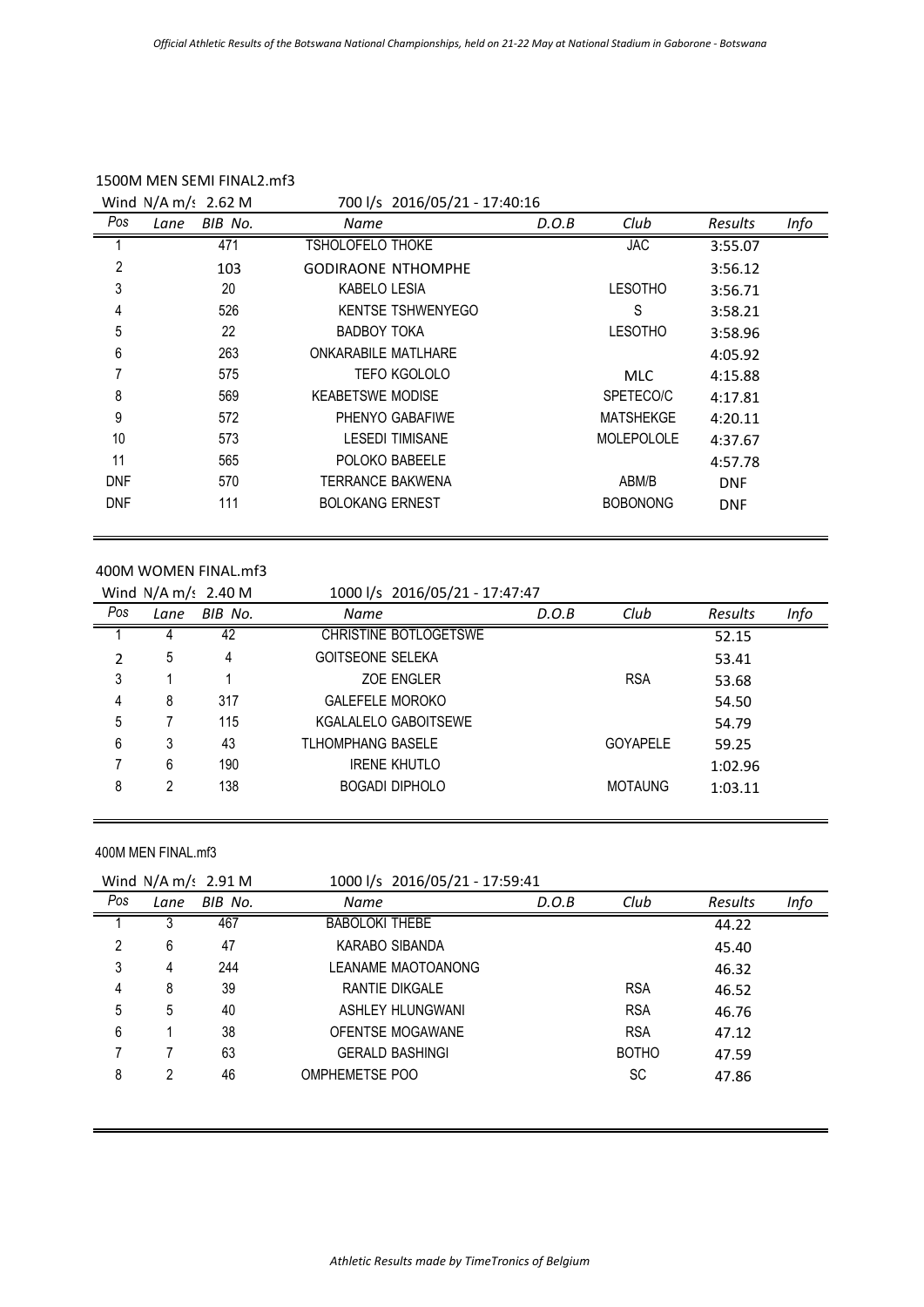

Plot 1864 National Stadium P.O. Box 2399 Gaborone, Botswana<br>Phone: (267) 3914111 Fax: (267) 3184942 E-mail:baaa@mega.bw :bot@mf.iaaf.org

Results of athletic events, made by TimeTronics, Belgium Event Name: Botswana Natinal Championships 21 -22 May 2016

Venue= Gaborone Stadium, Gaborone Botswana

**Day 2**

200M WOMEN SEMI FINAL 1.mf3

| Wind | $+0.1$ | 1.76M   | 1000 l/s 2016/05/22 - 08:39:30 |       |                   |         |      |
|------|--------|---------|--------------------------------|-------|-------------------|---------|------|
| Pos  | Lane   | BIB No. | Name                           | D.O.B | Club              | Results | Info |
|      |        | 262     | LEUNGO MATLHAKU                |       | <b>JWANENG AC</b> | 23.25   |      |
| 2    | 4      |         | ZOE ENGLER                     |       | <b>RSA</b>        | 24.21   |      |
| 3    | 6      | 299     | <b>ONTIRETSE MOLAPISI</b>      |       | UNIV OF BOT       | 24.71   |      |
| 4    | 5      | 577     | SANANE ROSE                    |       | <b>BISA</b>       | 25.45   |      |
| 5    | 3      | 414     | <b>GOSEGO SATHEBA</b>          |       |                   | 26.16   |      |
| 6    | 2      | 104     | <b>GOFAONE TUMEDISO</b>        |       | <b>TLHOMO</b>     | 26.66   |      |
| 7    | 8      | 303     | <b>KEITUMETSE QOMA</b>         |       | MATANG            | 27.47   |      |
| 8    |        | 86      | <b>BOTHO TLALENYANA</b>        |       |                   | 27.49   |      |

#### *200M WOMEN SEMI FINAL 2.mf3*

| Wind       | $+0.4$ | 1.81 M  | 1000 l/s 2016/05/22 - 08:49:45 |       |                |                |      |
|------------|--------|---------|--------------------------------|-------|----------------|----------------|------|
| Pos        | Lane   | BIB No. | <b>Name</b>                    | D.O.B | Club           | <b>Results</b> | Info |
| 1          |        | 317     | <b>GALEFELE MOROKO</b>         |       |                | 24.89          |      |
| 2          | 8      | 487     | <b>OARABILE TSHOSA</b>         |       | <b>BISA</b>    | 25.48          |      |
| 3          |        | 138     | <b>BOGADI DIPHOLO</b>          |       | <b>BISA</b>    | 26.33          |      |
| 4          | 3      | 414     | <b>GOGESO SATHEBA</b>          |       | <b>BOT</b>     | 26.70          |      |
| 5          | 2      | 578     | <b>KEITUMETSE MODITSE</b>      |       |                | 26.89          |      |
| 6          | 4      | 580     | <b>BOAGO MOLEFI</b>            |       |                | 27.46          |      |
| 7          | 5      | 29      | <b>SELALA LIMAKATSO</b>        |       | <b>LESOTHO</b> | 27.75          |      |
| <b>DIQ</b> | 6      | 296     | <b>GOSEGO MOKOKWE</b>          |       | <b>UBAC</b>    | <b>DIS</b>     |      |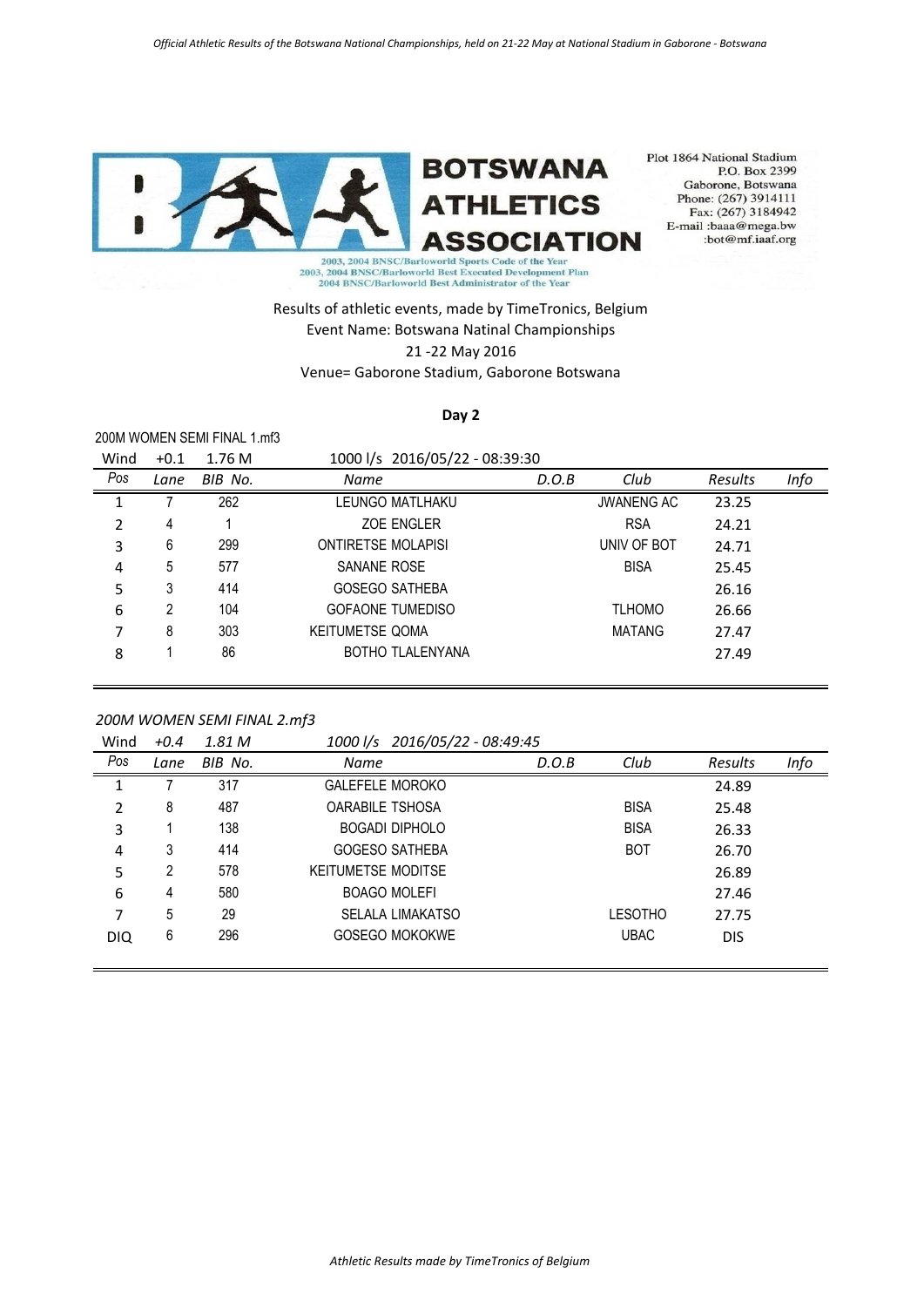| Wind       | $+0.0$ | 1.29 <sub>M</sub> | 1000 l/s 2016/05/22 - 08:53:59 |       |            |            |      |
|------------|--------|-------------------|--------------------------------|-------|------------|------------|------|
| Pos        | Lane   | BIB No.           | <b>Name</b>                    | D.O.B | Club       | Results    | Info |
|            | 4      | 431               | <b>GOITSEONE SELEKA</b>        |       | LEFIKA AC  | 24.06      |      |
| 2          | 8      | 13                | YVONNE THOMAS                  |       | <b>ZIM</b> | 24.89      |      |
| 3          | 6      | 94                | <b>GOITSEONE KEBONYETHEBE</b>  |       |            | 26.88      |      |
| 4          | 2      | 579               | AGANG TEBOGO                   |       |            | 27.10      |      |
| 5          |        | 16                | KUDZAI NYACHIYA                |       | ZIM        | 27.41      |      |
| <b>DNS</b> | 5      | 83                | CHRISTINE BOTLOGETSWE          |       | <b>OAC</b> | <b>DNS</b> |      |
| <b>DNS</b> | 3      | 410               | ROSE SANANE                    |       | <b>KSI</b> | <b>DNS</b> |      |
| <b>DNS</b> |        | 102               | <b>BOGADI DIPHOLO</b>          |       |            | <b>DNS</b> |      |
|            |        |                   |                                |       |            |            |      |

#### 200M WOMEN SEMI FINAL 3.mf3

### *200M WOMEN B-RACE.mf3*

Wind *+0.2 1.88 M 1000 l/s 2016/05/22 - 09:03:14 Pos Lane BIB No. Name D.O.B Club Results Info*

| ט ו            | Lune | DID IVU. | <i>INUITIE</i>       | V.V.D | CIUD | nesuits | шju |
|----------------|------|----------|----------------------|-------|------|---------|-----|
|                | 4    | 587      | LORRAIWE LEBAKENG    |       |      | 26.46   |     |
| $\overline{2}$ |      | 590      | <b>KESEGO MAPOGO</b> |       |      | 28.19   |     |
| 3              | 6    | 589      | THEO BATOKO          |       |      | 28.50   |     |
| 4              | 5.   | 588      | NICKY MOAHI          |       |      | 29.09   |     |
| 5              | 3    | 406      | <b>MASA PHIKANE</b>  |       |      | 29.78   |     |
| 6              | 1    | 304      | KENNY MALEPA         |       |      | 31.13   |     |
| 7              | 2    | 102      | NATASHA TEMUTU       |       |      | 31.36   |     |
|                |      |          |                      |       |      |         |     |

### *200M MEN SEMI FINAL1.mf3*

Wind *+0.5 1.67 M 1000 l/s 2016/05/22 - 09:10:05*

|     |      |         | ----, --, -           |       |                   |         |      |
|-----|------|---------|-----------------------|-------|-------------------|---------|------|
| Pos | Lane | BIB No. | Name                  | D.O.B | Club              | Results | Info |
| 1   | 6    | 323     | KARABO MOTHIBI        |       | <b>JWANENG AC</b> | 21.21   |      |
| 2   | 8    | 17      | TINOTENDA MATIYENGA   |       | <b>ZIMBABWE</b>   | 21.47   |      |
| 3   | 5    | 333     | <b>KEENE MOTUKISI</b> |       | <b>UBAC</b>       | 21.53   |      |
| 4   | 3    | 15      | NGONI MAKUSHA         |       | <b>ZIMBABWE</b>   | 21.67   |      |
| 5   | 2    | 236     | AOBAKWE MALAO         |       |                   | 22.13   |      |
| 6   | 4    | 420     | DITIRO SEBELE         |       | <b>NEW ERA/B</b>  | 22.43   |      |
| 7   |      | 593     | CHANGANE GORATA       |       | S                 | 22.55   |      |
| 8   |      | 379     | RAMORUKI OTSILE       |       | SC                | 22.58   |      |
|     |      |         |                       |       |                   |         |      |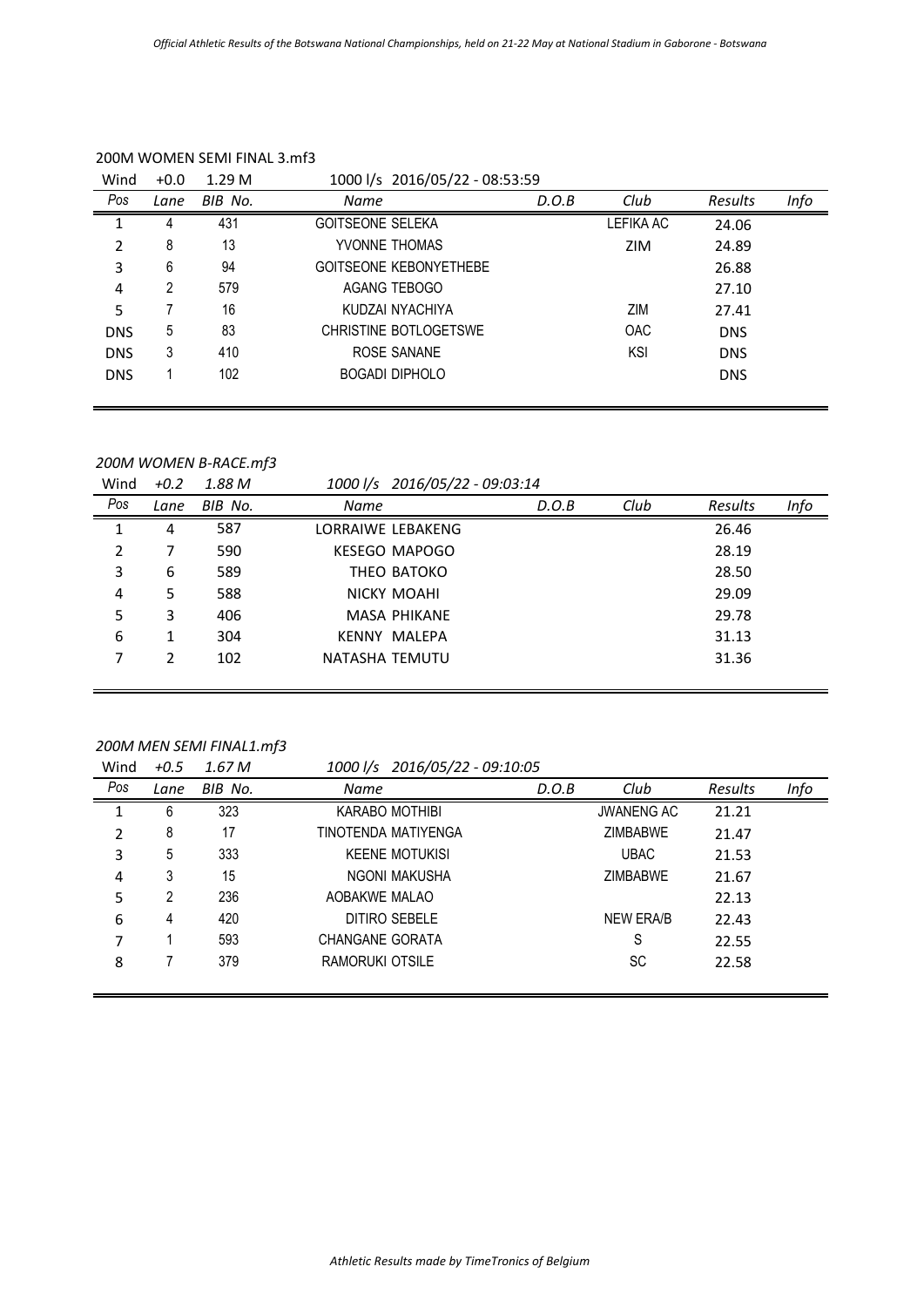| Wind | $+0-2$ | 2.04 M  | 1000 l/s 2016/05/22 - 09:19:10 |       |                  |         |      |
|------|--------|---------|--------------------------------|-------|------------------|---------|------|
| Pos  | Lane   | BIB No. | Name                           | D.O.B | Club             | Results | Info |
|      |        |         | MATSENJWA SIBUSISO             |       | <b>SWAZILAND</b> | 21.44   |      |
| 2    | 5      | 415     | LEUNGO SCOTCH                  |       | N                | 21.61   |      |
| 3    | 8      | 391     | MOMPOLOKI POWANE               |       |                  | 21.83   |      |
| 4    | 4      | 335     | NORMAN MOYO                    |       |                  | 21.94   |      |
| 5    | 3      | 11      | MASHABA LOUISA                 |       | SWAZILAND        | 22.43   |      |
| 6    |        | 24      | DHOMOLO LEGWANA                |       | <b>LESOTHO</b>   | 22.59   |      |
| 7    | 2      | 93      | AMLAKYLEW AMLAKAYEHU           |       | <b>BOT</b>       | 23.14   |      |
| 8    | 6      | 421     | DONOVAN MUTARIWA               |       | ZIM              | 23.36   |      |
|      |        |         |                                |       |                  |         |      |

### *200M MEN SEMI FINAL2.mf3*

#### 200M MEN SEMI FINAL3.mf3

| Wind | $-0-5$ | 1.74 M  | 1000 l/s 2016/05/22 - 09:23:06 |       |                |         |      |
|------|--------|---------|--------------------------------|-------|----------------|---------|------|
| Pos  | Lane   | BIB No. | Name                           | D.O.B | Club           | Results | Info |
| 1    | 2      | 467     | <b>BABOLOKI THEBE</b>          |       |                | 21.58   |      |
| 2    | 4      | 329     | THABO MOTSOKONO                |       | OCAAT/C        | 21.72   |      |
| 3    |        | 46      | OMPHEMETSE POO                 |       | SC             | 21.99   |      |
| 4    | 5      | 452     | <b>XHOLANI TALANE</b>          |       | S              | 22.01   |      |
| 5    | 8      | 36      | KARUPU BASILIUS                |       | <b>NAMIBIA</b> | 22.10   |      |
| 6    | 6      | 222     | <b>THABISO SEKGOPI</b>         |       |                | 22.20   |      |
| 7    |        | 200     | <b>TSHOTLEGO FRECKY</b>        |       | N              | 22.93   |      |
| 8    | 3      | 208     | DAVID SEKATE                   |       | UB             | 23.14   |      |
|      |        |         |                                |       |                |         |      |

## *200M MEN B-RACE.mf3*

Wind *+0-4 1.88 M 1000 l/s 2016/05/22 - 09:03:14*

|     |      |         | ____, __, __        |       |      |            |      |
|-----|------|---------|---------------------|-------|------|------------|------|
| Pos | Lane | BIB No. | Name                | D.O.B | Club | Results    | Info |
|     | 3    | 292     | OMPHEMETSE MOKGADI  |       |      | 21.97      |      |
| 2   | 6    | 250     | TIROYAONE MASAKE    |       |      | 22.20      |      |
| 3   | 5    | 340     | DARLY MPOFU         |       |      | 22.51      |      |
| 4   |      | 5.      | AHMED ANOOF         |       |      | 22.65      |      |
| 5   | 8    | 97      | CHIKA MAKANYE       |       |      | 22.68      |      |
| 6   | 1    | 473     | REBEILWE THWANYANE  |       |      | 22.73      |      |
|     | 4    | 209     | KOKETSO MOSWETSI    |       |      | 22.94      |      |
|     | 2    | 3       | <b>OFENTSE JELE</b> |       |      | <b>DNS</b> |      |
|     |      |         |                     |       |      |            |      |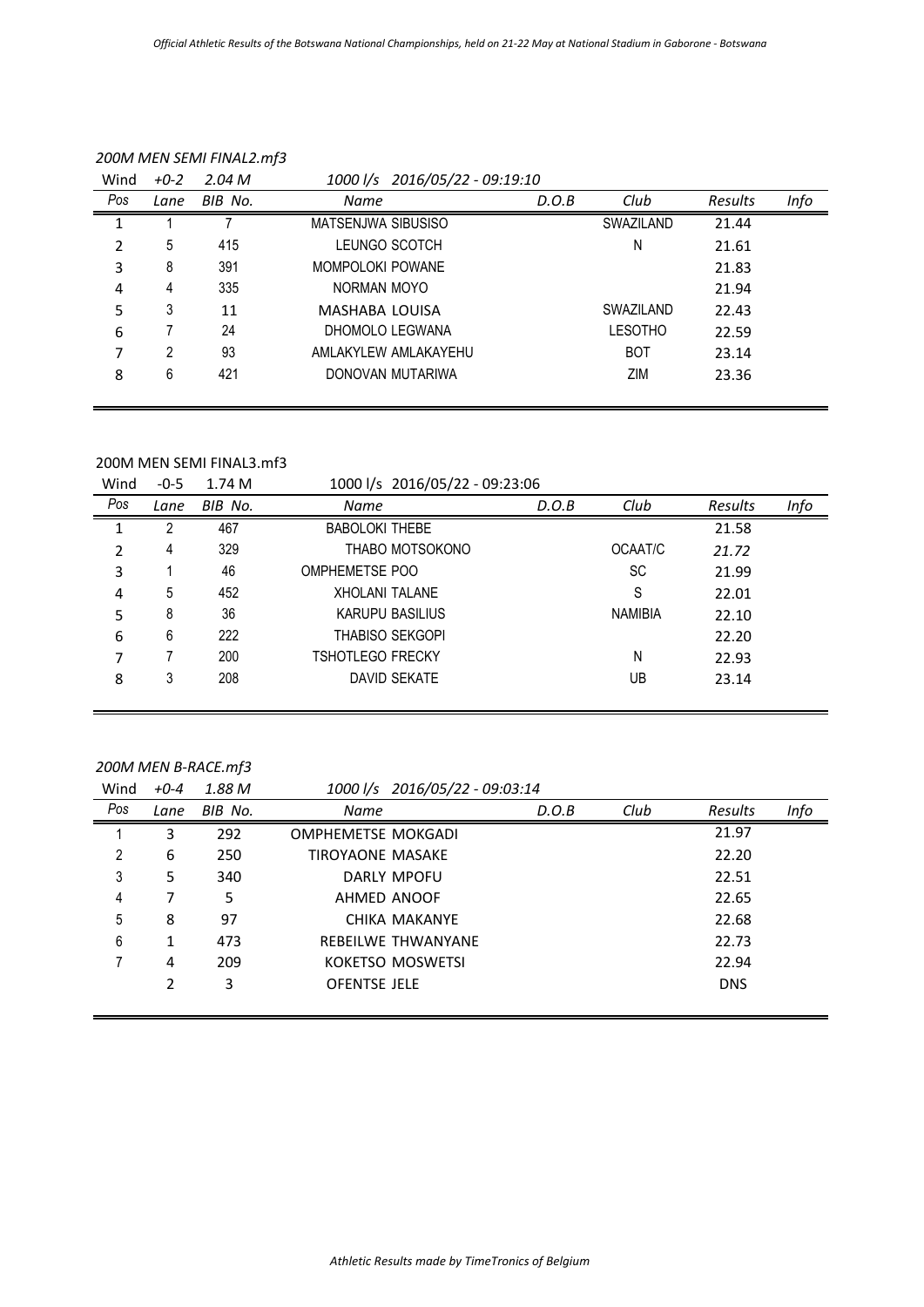| D.O.B                   | Club                                                | Results | Info |
|-------------------------|-----------------------------------------------------|---------|------|
|                         |                                                     | 22.77   |      |
|                         |                                                     | 22.99   |      |
|                         |                                                     | 23.02   |      |
|                         |                                                     | 23.50   |      |
|                         |                                                     | 23.78   |      |
|                         |                                                     | 23.83   |      |
|                         |                                                     | 24.00   |      |
|                         |                                                     | 24.01   |      |
| THABOGOLOGO SENOBAETSHO | 1000 l/s 2016/05/22 - 09:35:00<br>MAATLA MOCHAWACHA |         |      |

## *100M WOMEN HURDLES FINAL.mf3*

Wind *+1.0 752 K 800 l/s 2016/05/22 - 09:58:24*

| Pos | Lane | BIB No. | Name                 | D.O.B | Club            | Results | Info |
|-----|------|---------|----------------------|-------|-----------------|---------|------|
|     |      | 576     | KGALALELO TLALANYANE |       | <b>IND</b>      | 15.22   |      |
|     |      | 506     | SERWALEDI TAOLO      |       | <b>GOYAPELE</b> | 17.39   |      |
|     |      | 354     | OGAUFI KAPINGA       |       | <b>GOYAPELE</b> | 17.40   |      |
|     |      | 308     | <b>ONE SHIANYANA</b> |       | <b>BISA</b>     | 20.15   |      |
|     |      |         |                      |       |                 |         |      |

## 110M MEN HURDLES FINAL.mf3

Wind +0.3 m/s 2.02 M 1000 l/s 2016/05/22 - 10:13:09 *Pos Lane BIB No. Name D.O.B Club Results Info* 1 4 574 GOBE KHANDA *14.62* 2 5 500 KEMORENA TISANG 14.71 3 7 12 PANASHE MAJURU 2IM 215.36 4 3 195 AMON KUSEKWA 15.94 5 1 117 AMOS KALEBILE 16.13 6 8 131 MODISE TLHAKENG 18.24 7 2 307 KOOLATLHE TEBATSO 18.38 DQ 6 210 EDWIN MMEREKI BVTC DIS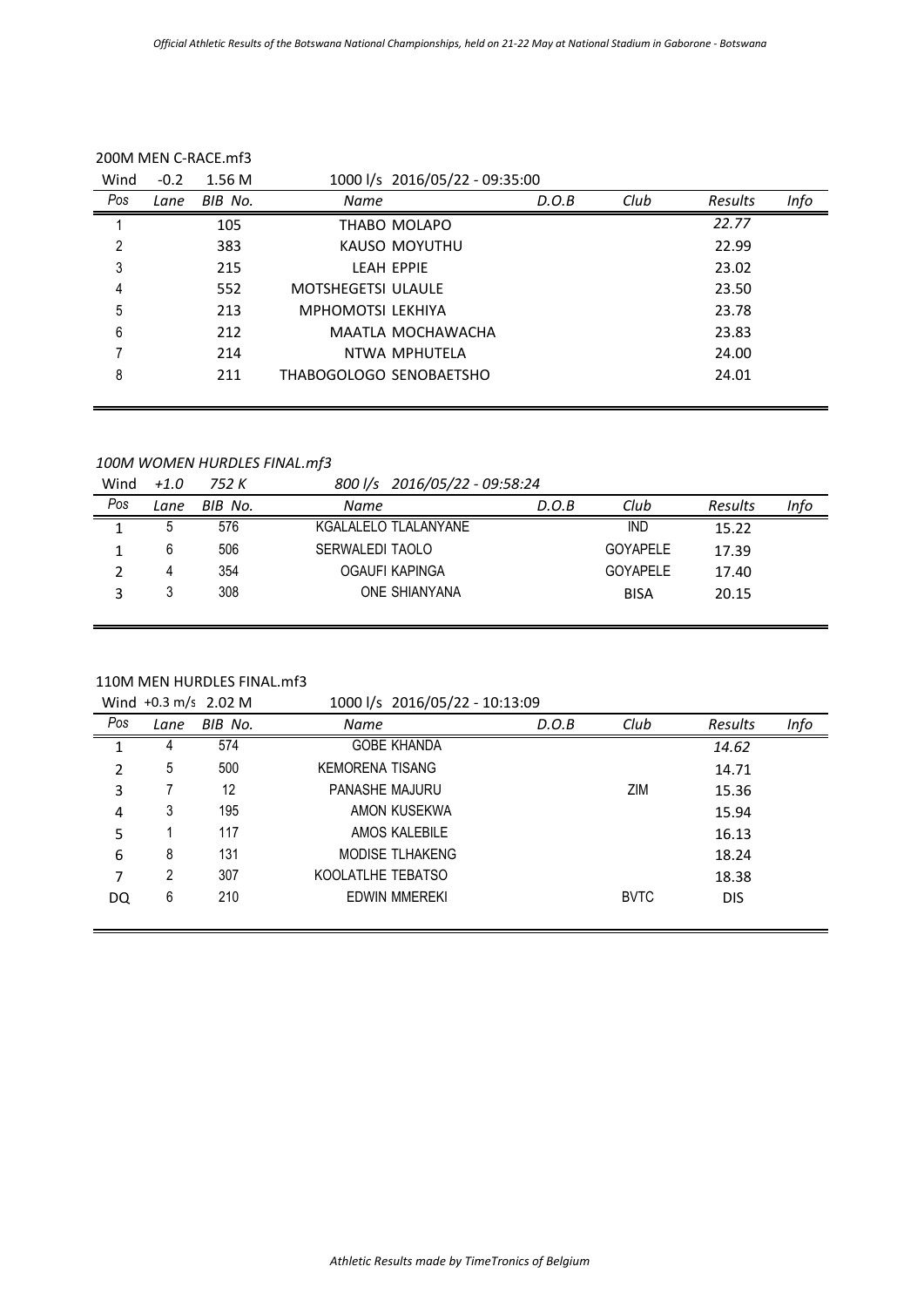|            |      | Wind $N/A$ m/s 2.75 M | 800 l/s 2016/05/22 - 10:30:44  |                               |       |                 |            |      |
|------------|------|-----------------------|--------------------------------|-------------------------------|-------|-----------------|------------|------|
| Pos        | Lane | BIB No.               | Name                           |                               | D.O.B | Club            | Results    | Info |
|            |      | 378                   |                                | <b>NOWE ORATILE</b>           |       | <b>BISA</b>     | 2:13.51    |      |
| 1          | 9    | 338                   |                                | <b>GORATA MPHINYANE</b>       |       |                 | 2:17.47    |      |
| 2          | 8    | 247                   |                                | <b>BOTHO MAROPE</b>           |       |                 | 2:21.03    |      |
| 3          | 4    | 342                   |                                | SAONE MOILWA                  |       | <b>BOBONONG</b> | 2:22.75    |      |
| 4          | 2    | 554                   |                                | <b>SAME MOILWA</b>            |       | <b>SPAC</b>     | 2:25.52    |      |
| 5          | 3    | 470                   |                                | <b>TEBOGO THOKAMOTHO</b>      |       |                 | 2:26.95    |      |
| 6          | 10   | 268                   | <b>GOSEGO MBINDA</b>           |                               |       |                 | 2:30.69    |      |
| 7          | 5    | 380                   | <b>MARANG OTUKILE</b>          |                               |       | <b>JWANENG</b>  | 2:31.65    |      |
| 9          | 6    | 234                   | <b>GAOTLAHOBOGWE MKHOHLISA</b> |                               |       | <b>SSKB</b>     | 2:32.94    |      |
| <b>DNF</b> |      | 132                   | <b>MAIKUTLO KOLANE</b>         |                               |       |                 | <b>DNF</b> |      |
| <b>DNF</b> | 11   | 509                   |                                | <b>MAITUMELO GETSWALIGASI</b> |       |                 | <b>DNF</b> |      |

### 800M WOMEN FINAL.mf3

#### 800M MEN FINAL.mf3

|     |      | Wind $N/A$ m/: 1.54 M | 900 l/s 2016/05/22 - 10:38:36 |                          |       |                |                |      |
|-----|------|-----------------------|-------------------------------|--------------------------|-------|----------------|----------------|------|
| Pos | Lane | BIB No.               | Name                          |                          | D.O.B | Club           | <b>Results</b> | Info |
| 1   | 3    | 517                   | <b>BOITUMELO MASILO</b>       |                          |       |                | 1:46.65        |      |
| 2   | 4    | 168                   | SHERPHERED KENATSHELE         |                          |       | <b>SSKB</b>    | 1:48.72        |      |
| 4   | 2    | $243\%$               |                               | PAKO MPONWANE            |       | <b>SSKB</b>    | 1:49.59        |      |
| 4   | 5    | 519                   |                               | <b>GORATA GABANKITSE</b> |       |                | 1:49.99        |      |
| 5   | 1    | 497                   | <b>GOEMANG WINNIE</b>         |                          |       | <b>FAC</b>     | 1:50.12        |      |
| 6   |      | 35                    |                               | DANIEL NGHIENDULWA       |       | <b>NAMIBIA</b> | 1:52.07        |      |
| 7   | 6    | 524                   | <b>ITUMELENG JAMES</b>        |                          |       | <b>TMCC</b>    | <b>DNF</b>     |      |
| 8   | 8    | 515                   |                               | <b>ISAAC SEOKO</b>       |       | <b>SSKB</b>    | <b>DNF</b>     |      |
|     |      |                       |                               |                          |       |                |                |      |

### 2000M BOYS STEEPLE CHASE.mf3

|     |      | Wind $N/A$ m/s 2.38 M |                           | 600 l/s 2016/05/22 - 11:23:22 |       |      |         |      |
|-----|------|-----------------------|---------------------------|-------------------------------|-------|------|---------|------|
| Pos | Lane | BIB No.               | Name                      |                               | D.O.B | Club | Results | Info |
| 7   | 1    | 418                   | KATLEGO SEBEKEDI          |                               |       |      | 6:15.74 |      |
| 4   | 2    | 57                    | <b>ALASTER BAGOPI</b>     |                               |       |      | 6:16.73 |      |
| 5   | 3    | 121                   | AMOGELANG GAODUMELE       |                               |       |      | 6:18.95 |      |
| 2   | 4    | 355                   |                           | NDIYE NKUNGWA                 |       |      | 6:18.96 |      |
| 3   | 5    | 423                   | <b>GOLAOTSWE LEKOLORI</b> |                               |       |      | 6:31.02 |      |
| 8   | 6    | 427                   | DITIRO SIMON              |                               |       |      | 6:32.42 |      |
| 10  | 7    | 450                   | KAGISO SEBATA             |                               |       |      | 6:32.94 |      |
| 6   | 8    | 408                   |                           | THEO TALAMPE                  |       |      | 6:41.33 |      |
| 9   | 9    | 426                   | <b>REBAONE KWATI</b>      |                               |       |      | 7:28.15 |      |
| 1   | 10   | 534                   |                           | REBAONE MOTHAGODI             |       |      | 7:35.25 |      |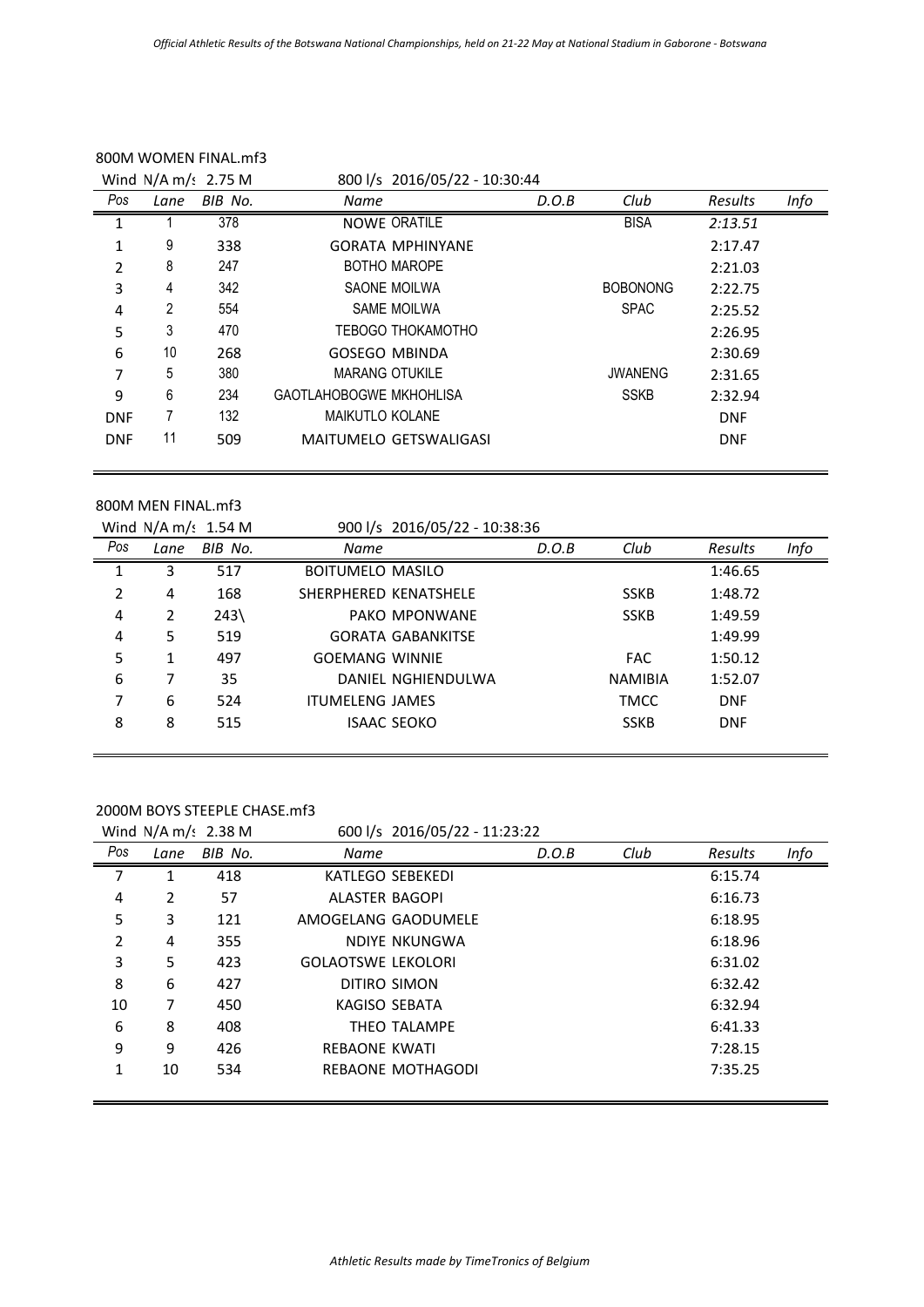|     | Wind $N/A$ m/: 2.96 M |                              | 500 l/s 2016/05/22 - 11:49:52 |       |      |            |      |
|-----|-----------------------|------------------------------|-------------------------------|-------|------|------------|------|
| Pos | BIB No.<br>Lane       | Name                         |                               | D.O.B | Club | Results    | Info |
| 1   | 261                   |                              | <b>SESEBO MATLAPENG</b>       |       |      | 9:09.38    |      |
| 2   | 271                   |                              | AMANTLE KEKGANETSWE           |       |      | 9:26.85    |      |
| 3   | 123                   | <b>MMOKOKI LETEBELE</b>      |                               |       |      | 9:32.87    |      |
| 4   | 87                    | <b>GAOLESE BAGOTSI</b>       |                               |       |      | 9:57.95    |      |
| 5   | 278                   | <b>COLLINS DUBE</b>          |                               |       |      | 9:58.44    |      |
| 6   | 96                    |                              | KABO JENANO                   |       |      | 10:02.99   |      |
| 7   | 237                   | <b>KEBABETSWE DITSHANE</b>   |                               |       |      | 10:06.90   |      |
| 8   | 98                    |                              | <b>TLHOLEGO KEITSHEKILE</b>   |       |      | 10:07.75   |      |
| 9   | 202                   | <b>MODULASETILO RANTLERU</b> |                               |       |      | 10:09.62   |      |
| 10  | 572                   |                              | PHENYO GABAFIWE               |       |      | 10:16.56   |      |
| 11  | 148                   | MASHABA MABE                 |                               |       |      | <b>DNF</b> |      |
| 12  | 565                   | POLOKO BABELE                |                               |       |      | <b>DNF</b> |      |
| 13  | 210                   |                              | ALIAH MMEREKI                 |       |      | <b>DNF</b> |      |
| 14  | 575                   |                              | <b>TEFO KGOLOLO</b>           |       |      | <b>DSQ</b> |      |

### 3000M MEN STEEPLE CHASE.mf3

### 200M WOMEN FINAL.mf3

| Wind       | $+0.0$ | 1.74 M  | 1000 l/s 2016/05/22 - 12:00:32 |       |             |            |      |
|------------|--------|---------|--------------------------------|-------|-------------|------------|------|
| Pos        | Lane   | BIB No. | Name                           | D.O.B | Club        | Results    | Info |
| 1          | 4      | 262     | LEUNGO MATLHAKU                |       | <b>JAC</b>  | 23.79      |      |
| 2          | 5      | 431     | <b>GOITSEONE SELEKA</b>        |       | LEFIKA AC   | 24.14      |      |
| 3          | 2      | 299     | <b>ONTIRETSE MOLAPISI</b>      |       | UB.         | 24.63      |      |
| 4          | 3      | 317     | <b>GALEFELE MOROKO</b>         |       |             | 24.96      |      |
| 5          |        | 13      | YVONNE THOMAS                  |       | ZIM         | 25.15      |      |
| 6          | 7      | 487     | <b>OARABILE TSHOSA</b>         |       | <b>BISA</b> | 25.33      |      |
| 7          | 8      | 577     | SANANE ROSE                    |       | <b>BISA</b> | 25.48      |      |
| <b>DNS</b> | 6      |         | <b>ZOE ENGLER</b>              |       | <b>RSA</b>  | <b>DNS</b> |      |
|            |        |         |                                |       |             |            |      |

## *200M MEN FINAL.mf3*

| Wind | $+1.4$ | 1.64 M  |                       | 1000 l/s 2016/05/22 - 12:06:12 |       |      |         |      |
|------|--------|---------|-----------------------|--------------------------------|-------|------|---------|------|
| Pos  | Lane   | BIB No. | <b>Name</b>           |                                | D.O.B | Club | Results | Info |
| 1    | 5      | 467     | <b>BABOLOKI THEBE</b> |                                |       |      | 20.21   |      |
| 2    | 3      | 323     |                       | <b>KARABO MOTHIBI</b>          |       |      | 20.70   |      |
| 3    | 4      | 7       | MATSENJWA SIBUSISO    |                                |       |      | 20.88   |      |
| 4    | 6      | 17      |                       | TINOTENDA MATIYENGA            |       |      | 21.19   |      |
| 5    | 8      | 333     |                       | <b>KEENE MOTUKISI</b>          |       |      | 21.31   |      |
| 6    |        | 329     |                       | THABO MOTSOKONO                |       |      | 21.34   |      |
| 7    | 2      | 15      |                       | NGONI MAKUSHA                  |       |      | 21.42   |      |
| 8    |        | 415     | LEUNGO SCOTCH         |                                |       |      | 21.55   |      |
|      |        |         |                       |                                |       |      |         |      |

÷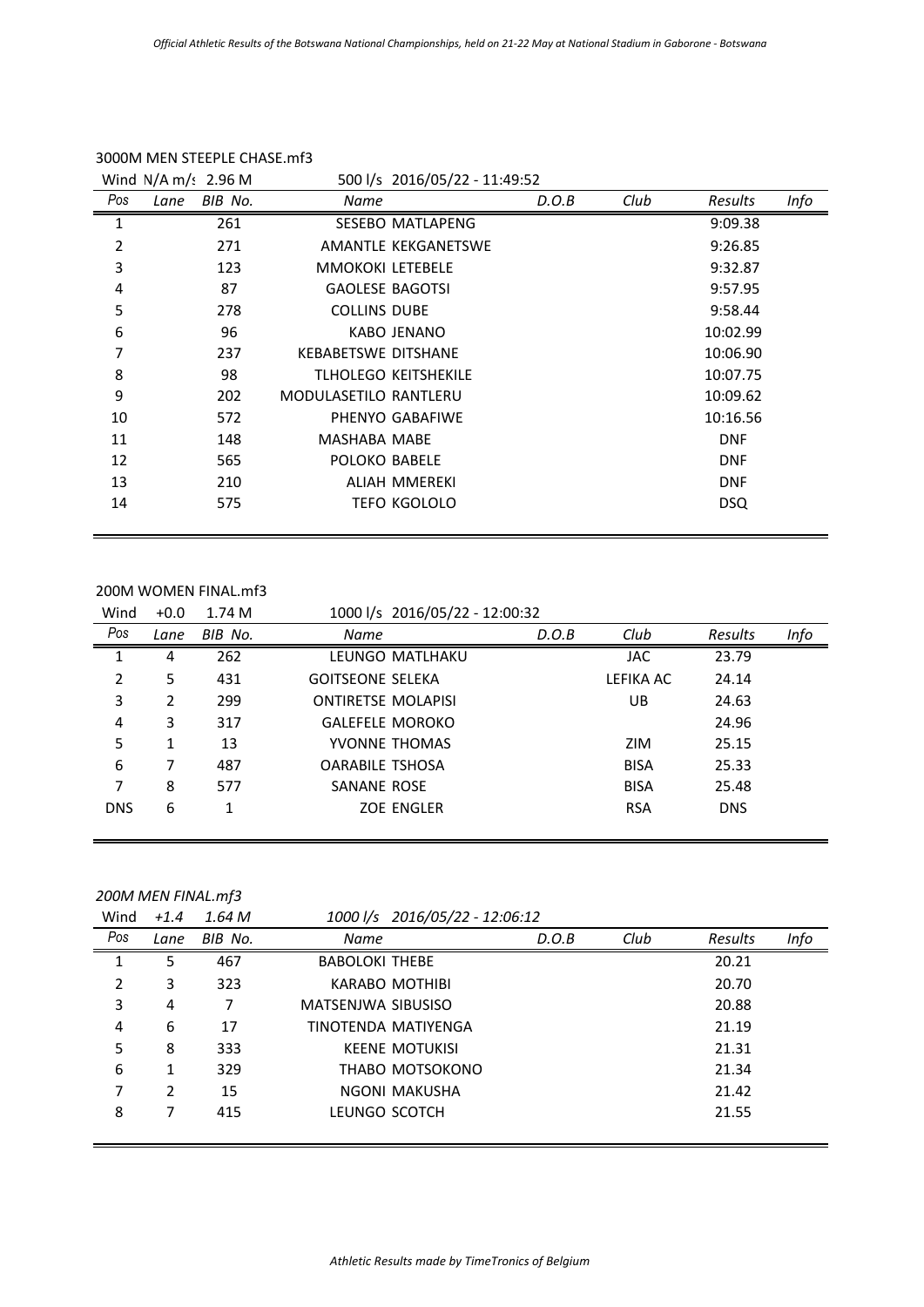|     | Wind $N/A$ m/: 1.84 M |                     | 600 l/s 2016/05/22 - 12:26:23 |       |                  |            |      |  |
|-----|-----------------------|---------------------|-------------------------------|-------|------------------|------------|------|--|
| Pos | BIB No.<br>Lane       | Name                |                               | D.O.B | Club             | Results    | Info |  |
| 1   | 31                    |                     | <b>MAKATITSE MAKULUBETE</b>   |       | <b>LESOTHO</b>   | 4:43.82    |      |  |
| 2   | 474                   |                     | <b>MEMA TIANGO</b>            |       | <b>SSKB</b>      | 4:52.90    |      |  |
| 3   | 554                   |                     | SAME MOTLWA                   |       |                  | 4:55.59    |      |  |
| 4   | 118                   |                     | PONO TLHOKAMOTHO              |       | LEMPU            | 4:59.36    |      |  |
| 5   | 268                   |                     | <b>GOSEGO MBINDA</b>          |       | <b>SSKB</b>      | 5:00.49    |      |  |
| 6   | 416                   | POLITENESS SEANE    |                               |       | <b>MATSHEKGE</b> | 5:13.42    |      |  |
| 7   | 44                    | LFTHAGONDO MOTSHABI |                               |       | <b>BOBONANG</b>  | 5:16.53    |      |  |
| 8   | 247                   |                     | <b>BOTHO MAROPE</b>           |       | <b>MATSHEKE</b>  | <b>DNF</b> |      |  |
| 9   | 503                   |                     | <b>GAFAONE KENAOPE</b>        |       | <b>BOBONANG</b>  | <b>DNF</b> |      |  |
|     |                       |                     |                               |       |                  |            |      |  |

## 1500M WOMEN FINAL.mf3

#### 1500M MEN FINAL.mf3

|            | Wind $N/A$ m/: 2.43 M |                           | 700 l/s 2016/05/22 - 12:39:26 |       |                |            |      |
|------------|-----------------------|---------------------------|-------------------------------|-------|----------------|------------|------|
| Pos        | BIB No.<br>Lane       | Name                      |                               | D.O.B | Club           | Results    | Info |
| 1          | 193                   | <b>SYLVESTER KOKO</b>     |                               |       |                | 3:48.24    |      |
| 2          | 103                   | <b>GODIRAONE NTHOMPE</b>  |                               |       |                | 3:51.76    |      |
| 3          | 471                   | <b>TSHOLOFELO THOKE</b>   |                               |       | JAC.           | 3:54.08    |      |
| 4          | 22                    | <b>BADBOY TOKA</b>        |                               |       | <b>LESOTHO</b> | 3:56.91    |      |
| 5          | 526                   |                           | <b>KENTSE TSHWENYEGO</b>      |       |                | 3:56.95    |      |
| 6          | 270                   | LEBOGANG MEDUPE           |                               |       |                | 3:57.84    |      |
| 7          | 20                    | KABELO LESIA              |                               |       | <b>LESOTHO</b> | 3:57.99    |      |
| 8          | 21                    | POLOKO LETEKA             |                               |       | <b>LESOTHO</b> | 3:59.21    |      |
| 9          | 519                   |                           | <b>GORATA GABANKITSE</b>      |       |                | 3:59.43    |      |
| 10         | 263                   | <b>ONKARABILE MATLARE</b> |                               |       |                | 4:00.21    |      |
| <b>DNF</b> | 567                   |                           | TSHEPISO MASALELA             |       | LEFIKA AC      | <b>DNF</b> |      |
| <b>DNS</b> | 269                   |                           | TAPEDZA MBULELO               |       | <b>BOTHO</b>   | <b>DNS</b> |      |
|            |                       |                           |                               |       |                |            |      |

# *MEDLEY RELAY GIRLS.mf3*

|     |      | $N/A \, m/s$ 1.79 M |             | 1000 l/s 2016/05/22 - 12:59:11 |                  |         |      |
|-----|------|---------------------|-------------|--------------------------------|------------------|---------|------|
| Pos | Lane | BIB No.             | <b>Name</b> | D.O.B                          | Club             | Results | Info |
| 1   | 6    |                     |             |                                | <b>BISA</b>      | 2:16.63 |      |
| 2   | 3    |                     |             |                                | <b>MMADINARE</b> | 2:22.59 |      |
| 3   | 4    |                     |             |                                | <b>BOBONONG</b>  | 2:25.00 |      |
| 4   |      |                     |             |                                | <b>LEFIKA</b>    | 2:26.01 |      |
| 5   | 5    |                     |             |                                | <b>JWANENG</b>   | 2:30.32 |      |
| 6   | 2    |                     |             |                                | <b>TLCHOMO</b>   | 2:32.17 |      |
|     |      |                     |             |                                |                  |         |      |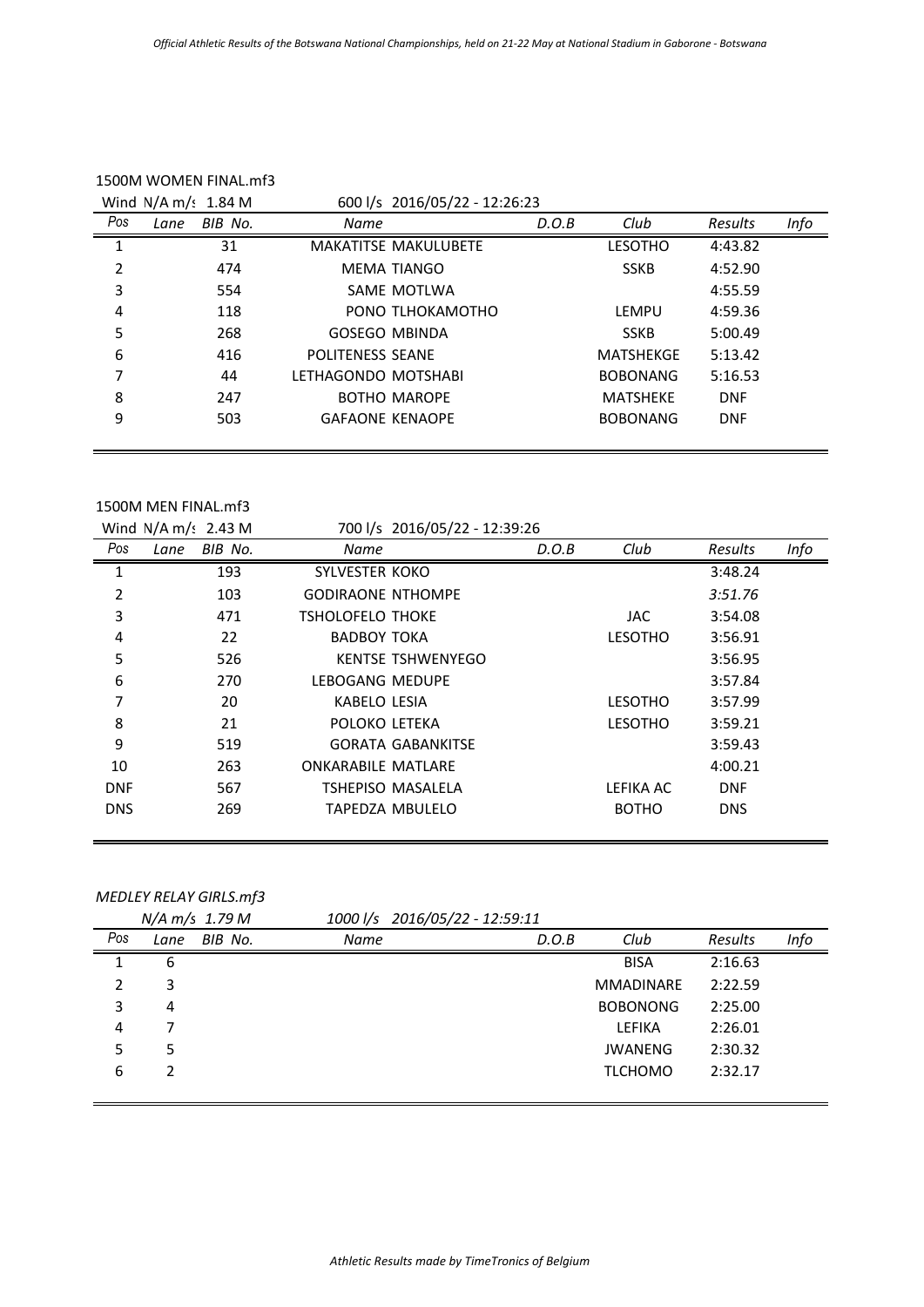| <b>MEDLEY RELAY BOYS.mf3</b> |  |  |  |
|------------------------------|--|--|--|
|------------------------------|--|--|--|

|     | Wind $V/A \, m/s$ 1.99 M |         |      | $1100$ $\frac{1}{s}$ 2016/05/22 - 13:25:58 |                    |         |      |
|-----|--------------------------|---------|------|--------------------------------------------|--------------------|---------|------|
| Pos | Lane                     | BIB No. | Name | D.O.B                                      | Club               | Results | Info |
|     |                          |         |      |                                            | <b>GOOD HOPE A</b> | 1:56.83 |      |
| 2   | 4                        |         |      |                                            | <b>GOOD HOPE B</b> | 1:57.83 |      |
| 3   |                          |         |      |                                            | <b>MAUADINARE</b>  | 1:58.06 |      |
| 4   | 3                        |         |      |                                            | MARDI              | 2:00.91 |      |
| 5.  | 5                        |         |      |                                            | <b>BISA</b>        | 2:02.48 |      |
| 6   | 2                        |         |      |                                            | <b>JAC</b>         | 2:07.29 |      |
| 7   | 6                        |         |      |                                            | <b>BOBONONG</b>    | 2:16.22 |      |
|     |                          |         |      |                                            |                    |         |      |

| 4X100M WOMEN FINAL.mf3 |  |
|------------------------|--|
|                        |  |

|                |      | Wind $N/A$ m/s 1.27 M |                         | 1000 l/s 2016/05/22 - 13:39:09 |       |                  |         |      |
|----------------|------|-----------------------|-------------------------|--------------------------------|-------|------------------|---------|------|
| Pos            | Lane | BIB No.               | Name                    |                                | D.O.B | Club             | Results | Info |
|                |      | 487                   | Oarabile Tshosa         |                                |       |                  |         |      |
|                |      | 13                    |                         | Yvonne Thomas                  |       |                  |         |      |
| $\mathbf{1}$   | 4    | 14                    |                         | Kunda Mudambo                  |       | <b>ZIMBABWE</b>  | 49.52   |      |
|                |      | 16                    |                         | Kudzani Nyachiya               |       |                  |         |      |
|                |      | 578                   | Catherine Modice        |                                |       |                  |         |      |
| $\overline{2}$ | 5    | 296                   |                         | Gosego Mokokwe                 |       | <b>JWANENG</b>   | 50.29   |      |
|                |      | 138                   |                         | Bogodi Dipholo                 |       |                  |         |      |
|                |      | 576                   |                         | Kgalalelo Tlalenyane           |       |                  |         |      |
|                |      | 580                   |                         | Boago Molefi                   |       |                  |         |      |
| 3              | 6    | 104                   |                         | Gofaone Ditsheko               |       | <b>GOYAPELE</b>  | 50.30   |      |
|                |      | 41                    | Tshegofatso Bojosi      |                                |       |                  |         |      |
|                |      | 414                   |                         | Gosego Satheba                 |       |                  |         |      |
|                |      | 219                   |                         | Thabo Muswere                  |       |                  |         |      |
| 4              | 3    | 218                   |                         | Titose Chilume                 |       | UB               | 51.37   |      |
|                |      | 76                    |                         | Chedza Majore                  |       |                  |         |      |
|                |      | 205                   |                         | Neo Theetso                    |       |                  |         |      |
|                |      | 587                   |                         | Loraine Lebakeng               |       |                  |         |      |
| 5              | 2    | 486                   |                         | Tshepiso Tsholofelo            |       | <b>MMADINARE</b> | 52.12   |      |
|                |      | 579                   |                         | Agang Tebogo                   |       |                  |         |      |
|                |      | 256                   | Gonewamang Masheleng    |                                |       |                  |         |      |
|                |      | 94                    |                         | Goitseone Kebonethebe          |       |                  |         |      |
| 6              | 7    | 154                   | Chawanda Chifana        |                                |       | <b>SPAC</b>      | 55.19   |      |
|                |      | 60                    | Ookeditse Mosweu        |                                |       |                  |         |      |
|                |      | 153                   | <b>Tshenolo Bernard</b> |                                |       |                  |         |      |
|                |      |                       |                         |                                |       |                  |         |      |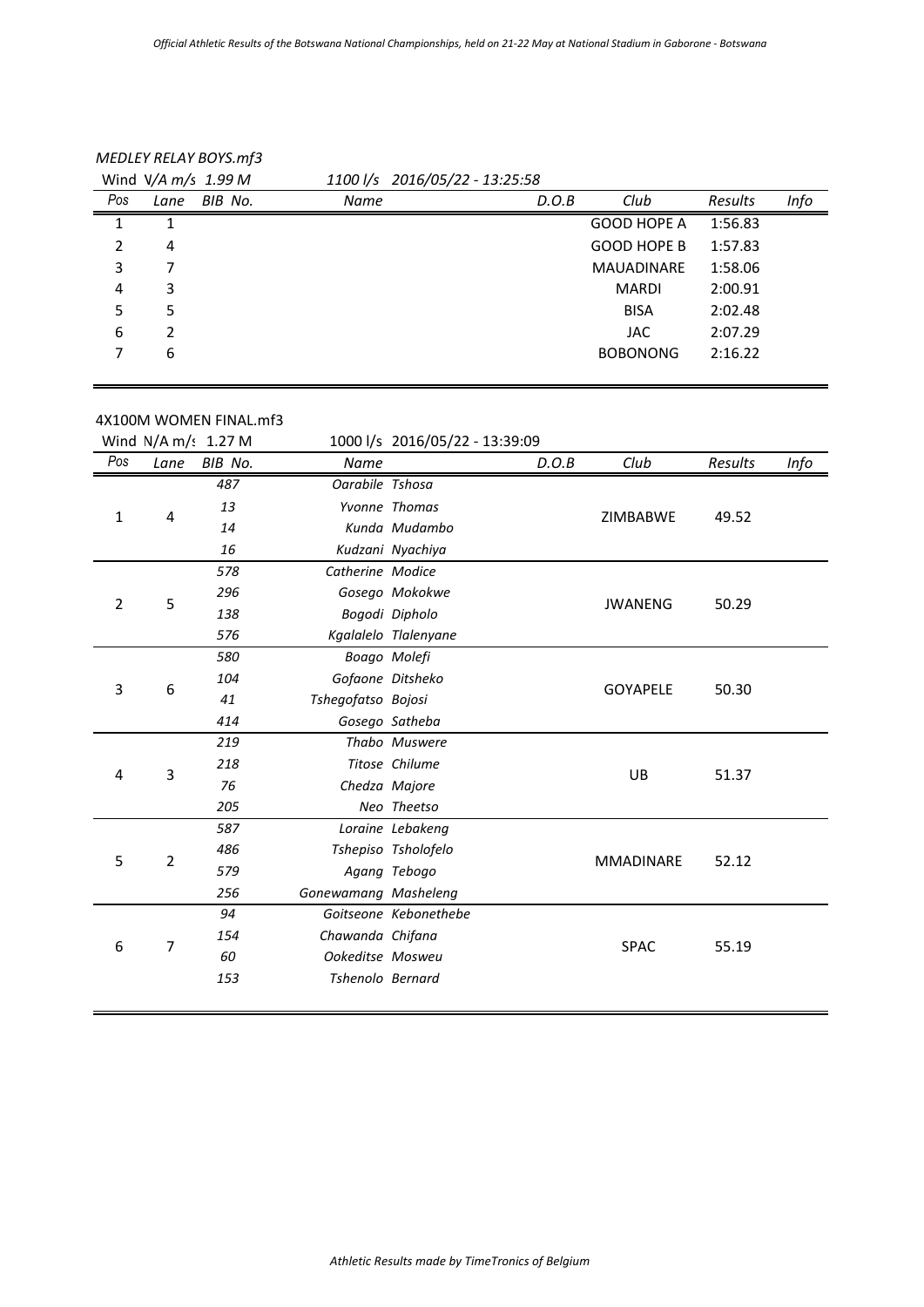|              |                | Wind $N/A$ m/s 1.23 M                         |                    | 1000 l/s 2016/05/22 - 13:59:22 |       |                   |         |      |
|--------------|----------------|-----------------------------------------------|--------------------|--------------------------------|-------|-------------------|---------|------|
| Pos          | Lane           | BIB No.                                       | Name               |                                | D.O.B | Club              | Results | Info |
|              |                | $\overline{473}$                              |                    | Rebeilwe Thwanyane             |       |                   |         |      |
| 1            | 6              | 97                                            |                    | Chika Makwanja                 |       | Fasu              | 44.83   |      |
|              |                | 55                                            |                    | Pako Rapelang                  |       |                   |         |      |
|              |                | 550                                           | Tshwanelo Aabobe   |                                |       |                   |         |      |
|              |                | 574                                           |                    | Gobe Khanda                    |       | Orapa             |         |      |
| 2            | 4              | 198                                           |                    | Gobe Takobana                  |       |                   | 42.79   |      |
|              |                | 538                                           |                    | Ernest Mosheleketi             |       |                   |         |      |
|              |                | 521                                           | Thatayaone Nkwapa  |                                |       |                   |         |      |
| 3            | 3              | 520                                           | Oganeditse Thobile |                                |       | Mmadinare         | 42.09   |      |
|              |                | 516                                           |                    | Thabo Modise                   |       |                   |         |      |
|              |                | 209                                           |                    | Koketso Moswetsi               |       |                   |         |      |
|              |                | 151                                           |                    | Anthony Maphane                |       |                   |         |      |
|              |                | 117                                           |                    | Amos Kelebile                  |       |                   |         |      |
| 4            | 7              | 150                                           |                    | Tshepo Oabona                  |       | Kgari Sechele     | 44.98   |      |
|              |                | 152                                           |                    | aron Lesomo                    |       |                   |         |      |
|              |                | 552                                           | Motshegetse Ulaula |                                |       |                   |         |      |
|              |                | 339                                           |                    | Tlhabologo Segobaetso          |       |                   |         |      |
| 5            | 5              | 107                                           | Motlaagana Mogase  |                                |       | Molefi            | 44.55   |      |
|              |                | 211                                           | Oarabile Molefe    |                                |       |                   |         |      |
|              |                |                                               |                    |                                |       |                   |         |      |
|              |                | 4X400M MEN FINAL.mf3<br>Wind $V/A$ m/s 1.43 M |                    | 1100 l/s 2016/05/22 - 14:48:05 |       |                   |         |      |
| Pos          | Lane           |                                               |                    |                                |       |                   |         |      |
|              |                |                                               |                    |                                |       |                   |         |      |
|              |                | BIB No.                                       | Name               |                                | D.O.B | Club              | Results | Info |
|              |                | 47                                            |                    | Karabo Sibanda                 |       |                   |         |      |
| $\mathbf{1}$ | 5              | 517                                           | Boitumelo Masilo   |                                |       | <b>BOTSWANA S</b> | 3:08.27 |      |
|              |                | 415                                           | Leungo Scotch      |                                |       |                   |         |      |
|              |                |                                               | Vincent Basima     |                                |       |                   |         |      |
|              | 6              | 46                                            | Omphimetsi Poo     |                                |       |                   |         |      |
| 2            |                | 350                                           |                    | Tumo Nkape                     |       | BOTSWANA J        | 3:12.38 |      |
|              |                | 452                                           | Xholani Talane     |                                |       |                   |         |      |
|              |                | 236                                           | Aopakwe Malau      |                                |       |                   |         |      |
|              | $\overline{4}$ |                                               | Dalintan Mpofu     |                                |       |                   |         |      |
| 3            |                | 335                                           | Norman Moyo        |                                |       | <b>FAC</b>        | 3:12.69 |      |
|              |                | 48                                            | Boipelo Vife       |                                |       |                   |         |      |
|              |                |                                               | Larona Thape       |                                |       |                   |         |      |
|              |                | 593                                           |                    | Guratha Changame               |       |                   |         |      |
| 4            | 3              | 519                                           |                    | Guratha Changame               |       | <b>GOOD HOPE</b>  | 3:19.52 |      |
|              |                | 215                                           |                    | Lee Eppie                      |       |                   |         |      |
|              |                | 391                                           | Mumpololu Mmdye    |                                |       |                   |         |      |
|              |                | 25                                            |                    | Joseph Mokgethi                |       |                   |         |      |
| 5            | $\overline{2}$ | 23<br>20                                      | Kabelo Lesia       | Tshepo Kamashamole             |       | <b>LESOTHO</b>    | 3:29.56 |      |

# 4X100M MEN FINAL.mf3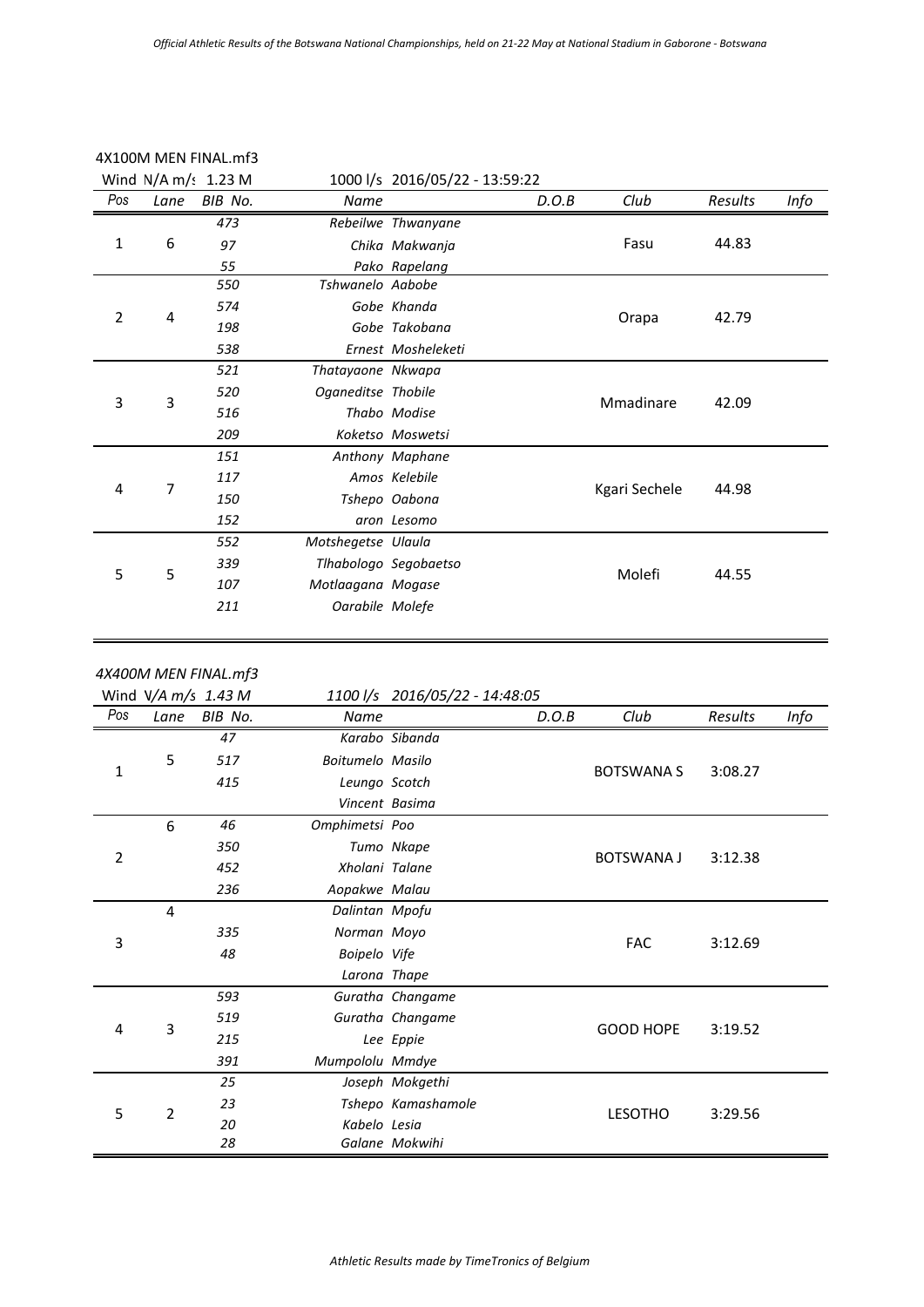## 4X100M MEN HEAT FINAL2.mf3

|              |                | N/A m/: 1.29 M |                     | 1100 l/s 2016/05/22 - 14:12:28 |       |                   |            |      |
|--------------|----------------|----------------|---------------------|--------------------------------|-------|-------------------|------------|------|
| Pos          | Lane           | BIB No.        | Name                |                                | D.O.B | Club              | Results    | Info |
|              |                | 333            |                     | Keene Motukisi                 |       |                   |            |      |
| $\mathbf{1}$ | $\mathbf{1}$   | 467            | Baboloki Thebe      |                                |       | <b>BOTSWANA S</b> | 40.11      |      |
|              |                | 323            |                     | Karabo Mothibi                 |       |                   |            |      |
|              |                | 420            | Ditiro Sebele       |                                |       |                   |            |      |
|              |                | 391            | Mompoloki Powane    |                                |       |                   |            |      |
| 2            | $\overline{2}$ | 236            | Aobakwe Malau       |                                |       | <b>BOTSWANA J</b> | 41.18      |      |
|              |                | 452            | Xholani Talani      |                                |       |                   |            |      |
|              |                | 222            |                     | Thabiso Sekgopi                |       |                   |            |      |
|              |                | 10             | Machoba Nyoni       |                                |       |                   |            |      |
| 3            | 6              | 11             |                     | Lewis Mashaba                  |       | SWAZILAND         | 41.30      |      |
|              |                | 9              | Sebenele Dlamini    |                                |       |                   |            |      |
|              |                | $\overline{7}$ |                     | Sibusiso Matsenjwa             |       |                   |            |      |
|              |                | 142            | Ofentse Jele        |                                |       |                   |            |      |
| 4            | 5              | 329            |                     | Thabo Motsokono                |       | UB                | 41.46      |      |
|              |                | 208            |                     | David Sekabe                   |       |                   |            |      |
|              |                | 499            | Vincent Basima      |                                |       |                   |            |      |
|              |                | 24             | Phomolo Legoane     |                                |       | <b>LESOTHO</b>    |            |      |
| 5            | 8              | 27             |                     | Tebogo Mphatle                 |       |                   | 43.08      |      |
|              |                | 28             | Mokhoehihi Khalane  |                                |       |                   |            |      |
|              |                | 25             |                     | Tebogo Mokhethi                |       |                   |            |      |
|              |                | 501            |                     | Ray Leinane                    |       |                   |            |      |
| 6            | $\overline{7}$ | 156            |                     | Charles Kebasupile             |       | SPAC              | 43.10      |      |
|              |                | 85             | Ookeditse Letshoo   |                                |       |                   |            |      |
|              |                | 387            | Moses               |                                |       |                   |            |      |
|              |                | 79             | Kabelo Amos         |                                |       |                   |            |      |
| <b>DNF</b>   | 4              | 84             | Thatayaone Kelapile |                                |       | <b>FAC</b>        | <b>DNF</b> |      |
|              |                | 114            | Ofentse Moeti       |                                |       |                   |            |      |
|              |                | 113            |                     | Mlungisi Marumo                |       |                   |            |      |
|              |                | 548            |                     | Ruri Rammokolodi               |       |                   |            |      |
| <b>DNF</b>   | 3              | 250            | Tiroyaone Masake    |                                |       | <b>GOYAPELE</b>   | <b>DNF</b> |      |
|              |                | 500            | Kemorena Tisang     |                                |       |                   |            |      |
|              |                | 415            | Leungo Scotch       |                                |       |                   |            |      |
|              |                |                |                     |                                |       |                   |            |      |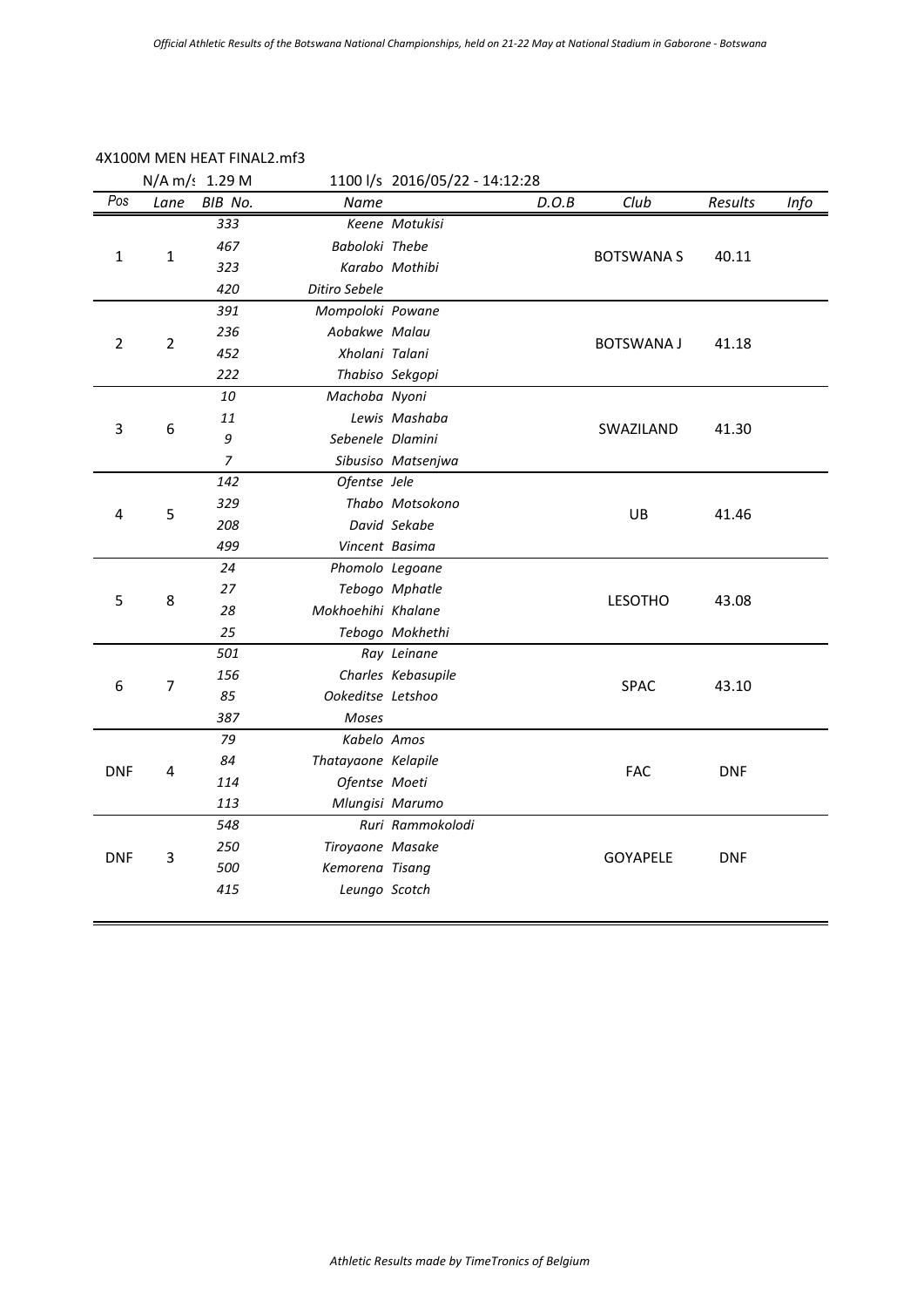|     | SHOTPUT MEN |         |                  |       |              |                   |      |  |  |
|-----|-------------|---------|------------------|-------|--------------|-------------------|------|--|--|
| Pos | Lane        | BIB No. | Name             | D.O.B | Club         | Results           | Info |  |  |
| 1   |             | 385     | Omphile Phokoje  |       | UB           | 13.11m            |      |  |  |
| 2   |             |         | Bobo Senwelo     |       | UB           | 12.07m            |      |  |  |
| 3   |             | 161     | Last Chidodo     |       | Masunga      | 11.91m            |      |  |  |
| 4   |             |         | Therisanyo Selo  |       |              | 11.17m            |      |  |  |
| 5   |             |         | Frank Ntloyapelo |       |              | 9.39m             |      |  |  |
| 6   |             | 345     | Bryden Lera      |       | Mogoditshane | 9.05m             |      |  |  |
| 7   |             |         | Abel Letlamma    |       |              | 9.01 <sub>m</sub> |      |  |  |
| 8   |             | 150     | Tiro Tsotsi      |       | UB           | 8.36m             |      |  |  |

|     | <b>SHOTPUT</b> | <b>WOMEN</b> |                   |       |            |                   |      |
|-----|----------------|--------------|-------------------|-------|------------|-------------------|------|
| Pos | Lane           | BIB No.      | <b>Name</b>       | D.O.B | Club       | Results           | Info |
| 1   |                | 149          | Tapaphia Andina   |       | <b>FAC</b> | 10.79m            |      |
| 2   |                | 171          | Sarah Noah        |       | Lotsane    | 10.29m            |      |
| 3   |                | 68           | Nonofo Magosielo  |       |            | 9.43m             |      |
| 4   |                | 556          | Madonna Mudongo   |       | Letlhakane | 9.31m             |      |
| 5   |                | 555          | Ellen Mpusang     |       | Ithuteng   | 9.06m             |      |
| 6   |                |              | Game Mahumalo     |       |            | 8.88m             |      |
| 7   |                |              | Tebogo Tapologo   |       | Mmadinare  | 8.80m             |      |
| 8   |                |              | Sedilame Opperman |       |            | 8.55m             |      |
| 9   |                | 134          | Botsang Monamodi  |       | Sekgoma    | 7.71m             |      |
| 10  |                | 75           | Maungo Thari      |       |            | 7.37 <sub>m</sub> |      |
| 11  |                |              | Malebogo Leposwa  |       |            | 7.16m             |      |
| 12  |                | 360          | Aobaake Lucas     |       | Matshekge  | 6.66m             |      |

|     | <b>DISCUS</b> | <b>WOMEN</b> |                  |       |             |                |      |
|-----|---------------|--------------|------------------|-------|-------------|----------------|------|
| Pos | Lane          | BIB No.      | Name             | D.O.B | Club        | <b>Results</b> | Info |
| 1   |               |              | Tebogo Tapologo  |       | Mmadinare   | 31.87m         |      |
| 2   |               | 133          | Madonna Mudongo  |       | ABM         | 28.78m         |      |
| 3   |               |              | Nonofo Magodiela |       | <b>SPAC</b> | 28.50m         |      |
| 4   |               | 351          | Tefo Nkatswang   |       | Maun        | 26.84m         |      |
| 5   |               |              | Aobakwe Lucas    |       | Matshekge   | 26.77m         |      |
| 6   |               |              | Linda Lebaleng   |       | UB          | 23.62m         |      |
| ⇁   |               | 307          | Gaone Makhumalo  |       | Kanye       | 22.62m         |      |
|     |               |              |                  |       |             |                |      |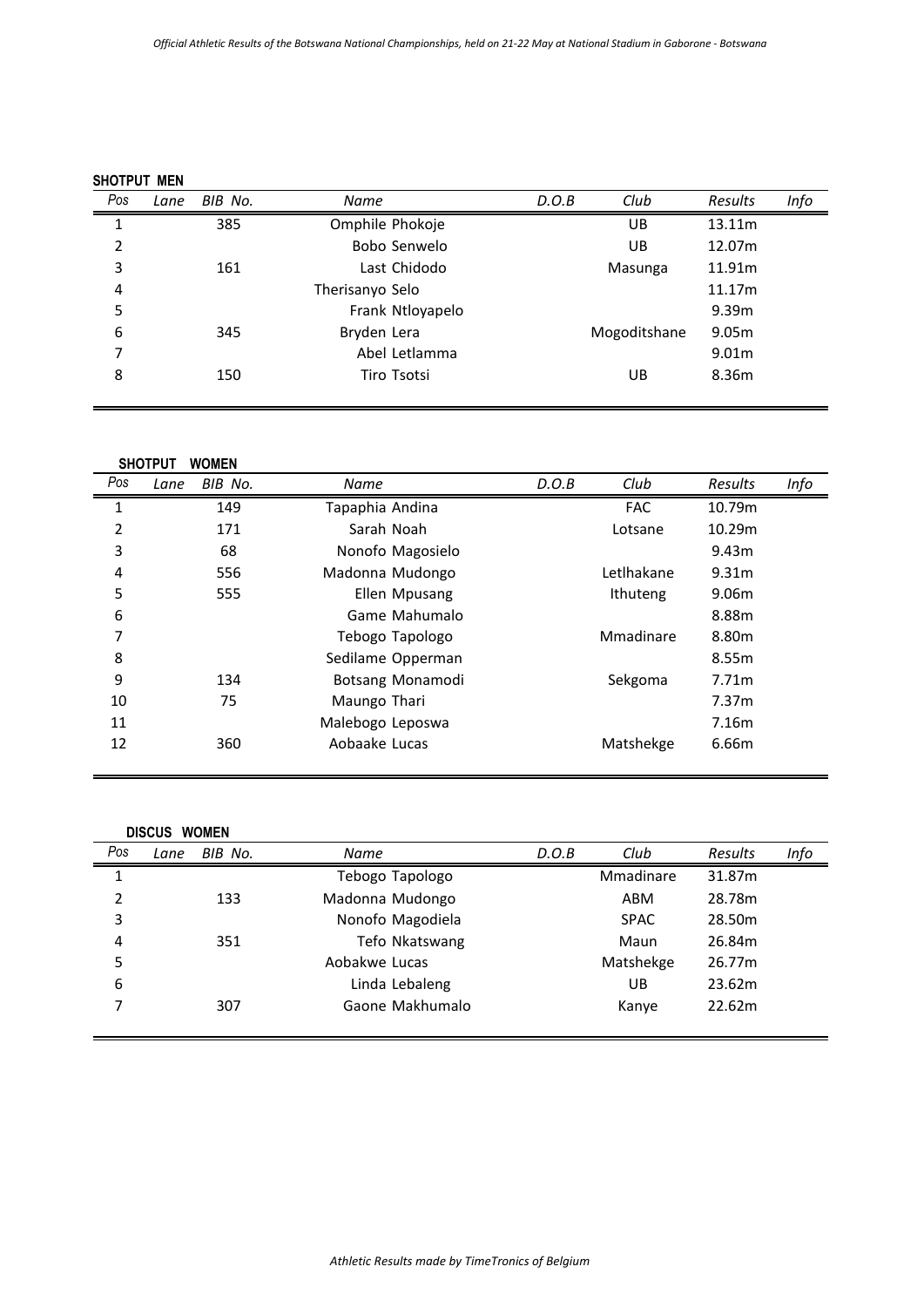| <b>JAVELIN MEN</b> |      |         |               |                   |       |           |                |      |
|--------------------|------|---------|---------------|-------------------|-------|-----------|----------------|------|
| Pos                | Lane | BIB No. | Name          |                   | D.O.B | Club      | <b>Results</b> | Info |
| 1                  |      | 69      | Stephan       | <b>Beukes</b>     |       |           | 72.02m         |      |
| 2                  |      | 483     | Pako          | Tsapo             |       | ABM       | 61.11m         |      |
| 3                  |      |         | <b>Thomas</b> | Koloi             |       |           | 53.30m         |      |
| 4                  |      |         | Thompson      | Kasanga           |       |           | 48.20m         |      |
| 5                  |      | 242     | Tshenolo      | Manji             |       | Goodhope  | 46.74m         |      |
| 6                  |      |         | Olebile       | Sebola            |       | Matshekge | 46.17m         |      |
| 7                  |      |         | Bakgobi       | <b>Boithatelo</b> |       | Swaneng   | 44.58m         |      |
| 8                  |      |         | Ntloyapelo    | Frank             |       |           | 37.43m         |      |

### **JAVELIN WOMEN**

| 564<br>Matshekge<br>Daniel<br>40.48m<br>Tumelo             |                |     |       |      | D.O.B | Club    | <b>Results</b> | Info |
|------------------------------------------------------------|----------------|-----|-------|------|-------|---------|----------------|------|
|                                                            |                |     |       |      |       |         |                |      |
|                                                            | $\overline{2}$ | 359 | Annah | Noah |       | Swaneng | 38.26m         |      |
| 3<br>Matshekge<br>34.29m<br>562<br><b>Basupile</b><br>Tiny |                |     |       |      |       |         |                |      |
| 3<br>34.29m<br>Monamodi<br>134<br>UB<br><b>Botsang</b>     |                |     |       |      |       |         |                |      |
| Malebogo<br>559<br>31.60m<br>ABM<br>4<br>Leposwa           |                |     |       |      |       |         |                |      |
| 29.29m<br>5<br>563<br>Mbulawa<br>Bongani                   |                |     |       |      |       |         |                |      |

### **DISCUS MEN**

| Pos | Lane | BIB No. | Name           |             | D.O.B | Club         | Results | Info |
|-----|------|---------|----------------|-------------|-------|--------------|---------|------|
| 1   |      | 251     | Tonic          | Taukobong   |       | <b>BDF</b>   | 41.46m  |      |
| 2   |      | 54      | Therisanyo     | Sebego      |       | Zwenshambe   | 34.80m  |      |
| 3   |      | 248     | Omphile        | Phokoje     |       | <b>UBAC</b>  | 33.96m  |      |
| 4   |      | 293     | <b>Boikobo</b> | Mokgatle    |       |              | 32.44m  |      |
| 5   |      | 440     | <b>Bobo</b>    | Senwelo     |       | <b>UBAC</b>  | 31.76m  |      |
| 6   |      | 51      | Last           | Chidoda     |       | Masunga      | 29.48m  |      |
| 7   |      | 52      | Bryden         | Lera        |       | Mogoditshane | 29.47m  |      |
| 8   |      | 45      | Tiiro          | Tsotsi      |       | <b>UBAC</b>  | 25.23m  |      |
| 9   |      | 37      | Arnold         | Mokgwathise |       | Lobatse      | 18.53m  |      |
|     |      |         |                |             |       |              |         |      |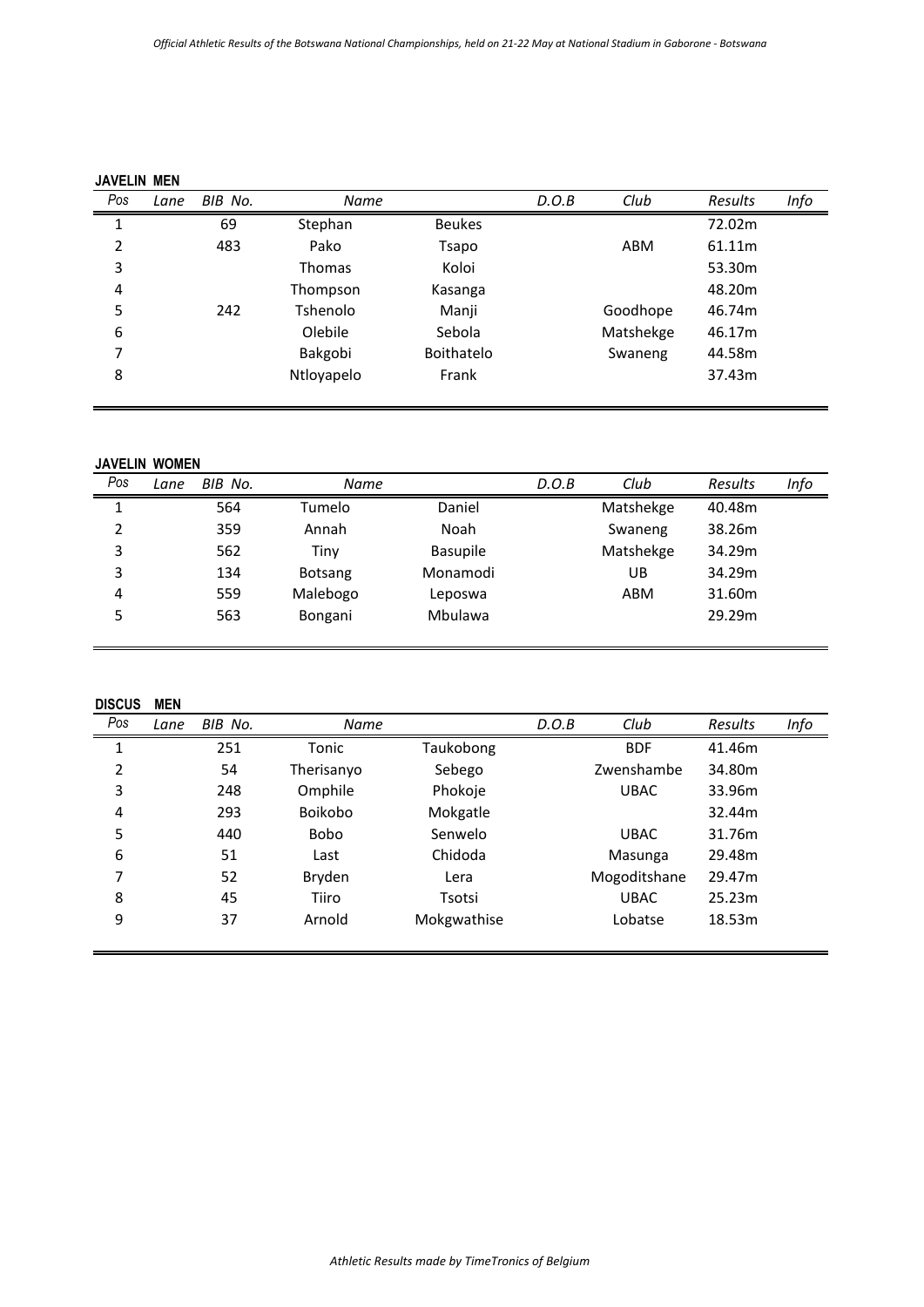| BIB No.<br>Lane<br>535 | Name       |            |       |             |         |      |
|------------------------|------------|------------|-------|-------------|---------|------|
|                        |            |            | D.O.B | Club        | Results | Info |
|                        | Goabaone   | Mosheletei |       |             | 7.60m   |      |
| 544                    | Merapelo   | Motlhabane |       | <b>JAC</b>  | 6.81m   |      |
| 543                    | Tefo       | Palopalo   |       | <b>JAC</b>  | 6.70m   |      |
| 541                    | Tumelo     | Phushudi   |       | Goodhope    | 6.50m   |      |
| 305                    | Dan        | Modise     |       | <b>SPAC</b> | 6.40m   |      |
| 539                    | Patrik     | Paul       |       | Goyapele    | 6.13m   |      |
| 537                    | Mpho       | Ndzibombe  |       | <b>MAC</b>  | 5.86m   |      |
| 545                    | Mompoloki  | Reetsang   |       |             | 5.78m   |      |
| 542                    | Montibatsi | Motaung    |       | <b>JAC</b>  | 5.04m   |      |
| 540                    | Oliver     | Maripane   |       | Matshekge   | 4.82m   |      |
|                        |            |            |       |             |         |      |

### **LONG JUMP MEN**

| Pos | Lane | BIB No. | Name        |               | D.O.B | Club        | Results | Info |
|-----|------|---------|-------------|---------------|-------|-------------|---------|------|
| 1   |      | 549     | Simon       | Madowa        |       | <b>SPAC</b> | 7.60m   |      |
| 2   |      | 548     | Ruri        | Rammokolodi   |       | Goyapele    | 7.40m   |      |
| 3   |      | 551     | Tsame       | Lelelonyane   |       | <b>LAC</b>  | 7.23m   |      |
| 4   |      | 550     | Tshwanelo   | Aabobe        |       | <b>UBAC</b> | 7.17m   |      |
| 5   |      | 547     | Thebe       | Mokete        |       | <b>UBAC</b> | 7.05m   |      |
| 6   |      | 546     | Thapelo     | Monaiwa       |       | Goodhope    | 6.96m   |      |
| 7   |      | 552     | Motshegetsi | Ulaula        |       | Mochudi     | 6.10m   |      |
| 8   |      | 553     | Agang       | <b>Bonang</b> |       |             | 5.57m   |      |
|     |      |         |             |               |       |             |         |      |

### **LONG JUMP WOMEN**

| Pos | Lane | BIB No. | Name           |             | D.O.B | Club        | Results | Info |
|-----|------|---------|----------------|-------------|-------|-------------|---------|------|
| 1   |      | 352     | Karabo         | Budwani     |       |             | 6.10m   |      |
| 2   |      | 201     | Chedza         | Majore      |       |             | 5.79m   |      |
| 3   |      | 205     | Neo            | Theetso     |       | <b>UBAC</b> | 5.51m   |      |
| 4   |      | 41      | Tshegofatso    | Bojosi      |       | Goyapele    | 5.29m   |      |
| 5   |      | 354     | Ogaufi         | Kapinga     |       | Goyapele    | 4.79m   |      |
| 6   |      | 324     | Ketshephileone | Mothobi     |       | Matshekge   | 4.75m   |      |
| 7   |      | 256     | Gonewamang     | Masheleng   |       | Mmadinare   | 4.75m   |      |
| 8   |      | 414     | Letlhogonolo   | Motshabi    |       | Swaneng     | 3.62m   |      |
| 9   |      | 301     | Keneilwe       | Gabontshiwe |       | Bobonong    | 3.55m   |      |
|     |      |         |                |             |       |             |         |      |